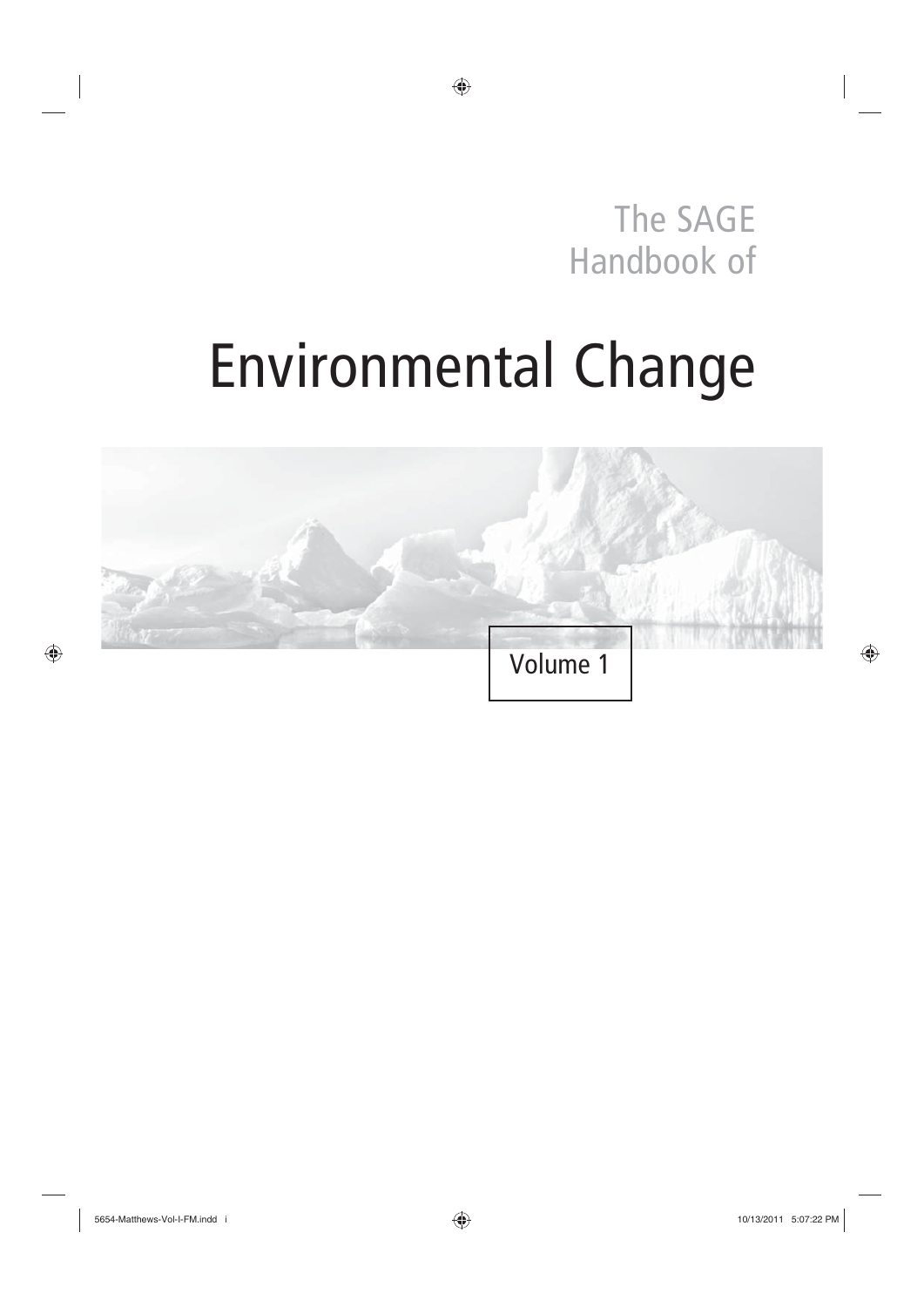SAGE has been part of the global academic community since 1965, supporting high quality research and learning that transforms society and our understanding of individuals, groups, and cultures. SAGE is the independent, innovative, natural home for authors, editors and societies who share our commitment and passion for the social sciences.

 $\bigoplus$ 

Find out more at: www.sagepublications.com



 $\bigoplus$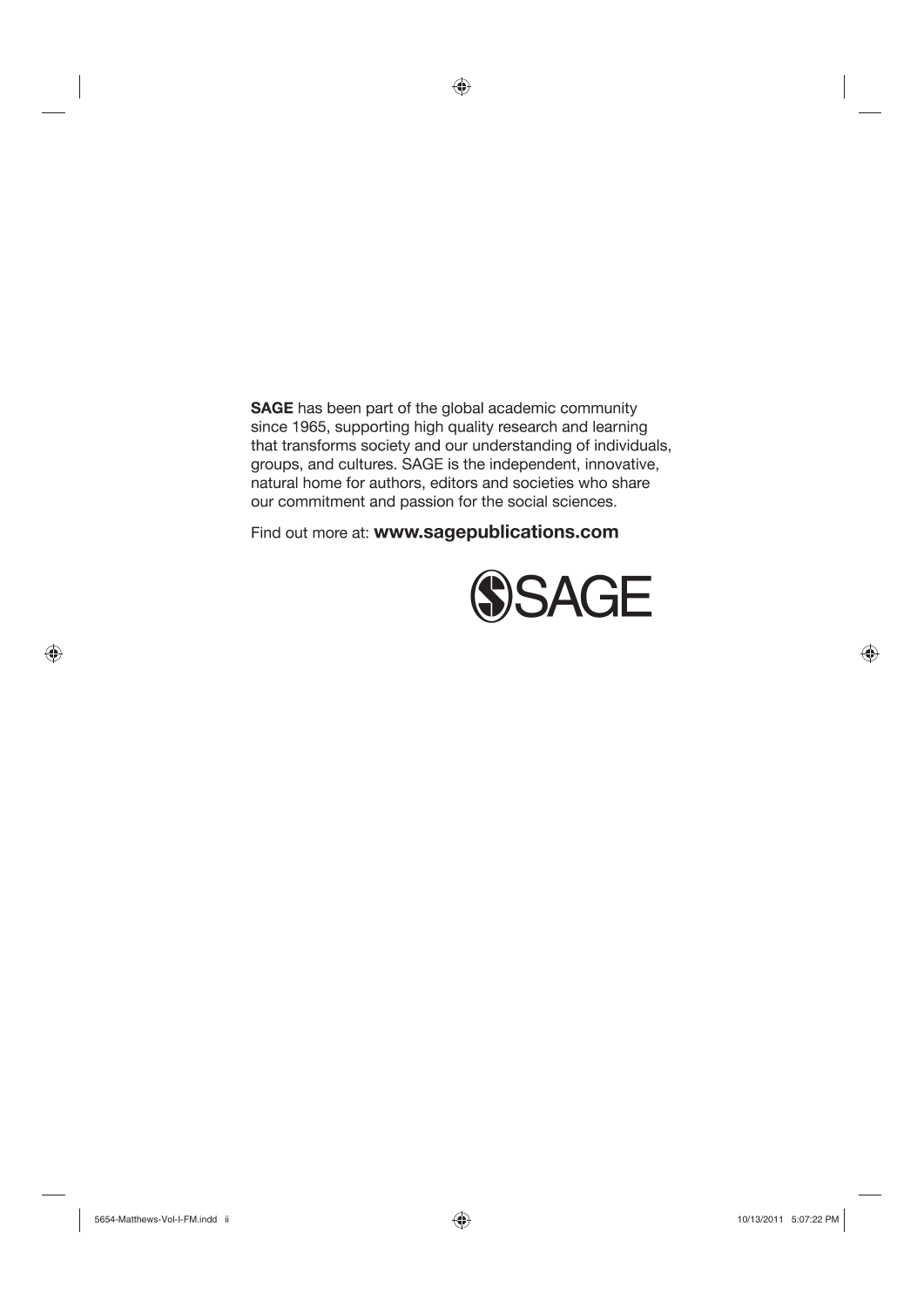# The SAGE Handbook of Environmental Change

◈



Edited by

 $\bigoplus$ 

John A. Matthews, Editor-in-Chief Patrick J. Bartlein, Associate Editor Keith R. Briffa, Associate Editor Alastair G. Dawson, Associate Editor Anne De Vernal, Associate Editor Tim Denham, Associate Editor Sherilyn C. Fritz, Associate Editor Frank Oldfield, Associate Editor



Los Angeles | London | New Delhi Singapore | Washington DC

⊕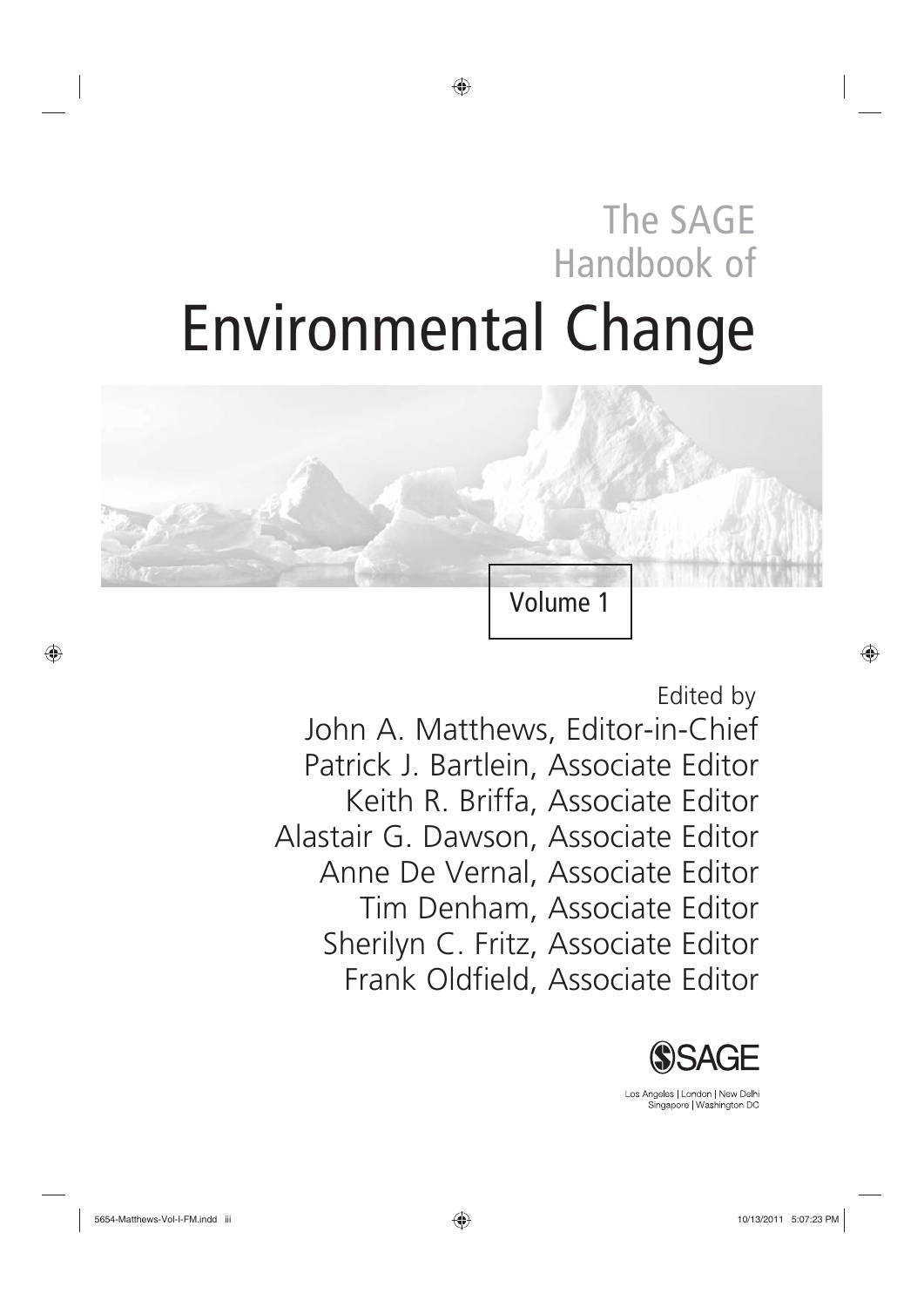♠

Chapter 1 and Editorial Arrangement © John A. Matthews, Patrick J. Bartlein, Professor Keith R. Briffa, Alastair G. Dawson, Anne De Vernal, Tim Denham, Sherilyn C. Fritz, Frank Oldfield 2012 Chapter 2 © Stephan Harrison 2012 Chapter 3 © Keith Alverson 2012 Chapter 4 © Frank M. Chambers 2012 Chapter 5 © Mike Walker 2012 Chapter 6 © Reto Knutti 2012 Chapter 7 © John A. Dearing 2012 Chapter 8 © Jane Francis, Alan Haywood, Daniel Hill, Paul Markwick and Claire McDonald 2012 Chapter 9 © Ian D. Goodwin and William R. Howard 2012 Chapter 10 © Shawn Marshall 2012 Chapter 11 © Wim Z. Hoek 2012 Chapter 12 © Alison J. Smith 2012 Chapter 13 © Joseph A. Mason 2012 Chapter 14 © Tim Denham 2012 Chapter 15 © Eugene R. Wahl and David Frank 2012 Chapter 16. © Cary J. Mock 2012 Chapter 17 © Paul Bishop 2012 Chapter 18 © Elisabetta Pierazzo and H. Jay Melosh 2012 Chapter 19 © André Berger 2012 Chapter 20 © Siwan M. Davies and Anders Svensson 2012 Chapter 21 © Raimund Muscheler and Erich Fischer 2012 Chapter 22 © Mathias Vuille and René D. Garreaud 2012 Chapter 23 © Thomas F. Pedersen and Rainer Zahn 2012

Chapter 24 © Jemma L. Gornall, Andrew J. Wiltshire and Richard A. Betts 2012 Chapter 25 © Sietse O. Los and Jamie Williams 2012 Chapter 26 © Craig Miller and Iain Gordon 2012 Chapter 27 © Richard W. Battarbee, Helen Bennion, Peter Gell and Neil Rose 2012 Chapter 28 © Ben Daley 2012 Chapter 29 © Kevin J. Noone 2012 Chapter 30 © Mark B. Bush and William D. Gosling 2012 Chapter 31 © Xiaoping Yang 2012 Chapter 32 © Miryam Bar-Matthews 2012 Chapter 33 © Mart McGlone, Jamie Wood and Patrick J. Bartlein 2012 Chapter 34 © Pavel E. Tarasov, John W. Williams, Jed O. Kaplan, Hermann Österle, Tatiana V. Kuznetsova and Mayke Wagner 2012 Chapter 35 © Marianne S.V. Douglas 2012 Chapter 36 © Martin Beniston 2012 Chapter 37 © Patrick Nunn 2012 Chapter 38 © Simon P. E. Blockley, Ian Candy and Stella M. Blockley 2012 Chapter 39 © Deborah M. Pearsall and Peter W. Stahl 2012 Chapter 40 © Georgina Endfield 2012 Chapter 41 © Donald R. Nelson 2012 Chapter 42 © Matthew Baylis and Andrew P. Morse 2012 Chapter 43 © Katie Moon and Chris Cocklin 2012

Chapter 44 © Chris J. Barrow 2012

First published 2012

Apart from any fair dealing for the purposes of research or private study, or criticism or review, as permitted under the Copyright, Designs and Patents Act, 1988, this publication may be reproduced, stored or transmitted in any form, or by any means, only with the prior permission in writing of the publishers, or in the case of reprographic reproduction, in accordance with the terms of licences issued by the Copyright Licensing Agency. Enquiries concerning reproduction outside those terms should be sent to the publishers.

SAGE Publications Ltd 1 Oliver's Yard 55 City Road London EC1Y 1SP

⊕

SAGE Publications Inc. 2455 Teller Road Thousand Oaks, California 91320

SAGE Publications India Pvt Ltd B 1/I 1 Mohan Cooperative Industrial Area Mathura Road, Post Bag 7 New Delhi 110 044

SAGE Publications Asia-Pacific Pte Ltd 33 Pekin Street #02-01 Far East Square Singapore 048763

### **Library of Congress Control Number: 2011923232**

#### **British Library Cataloguing in Publication data**

A catalogue record for this book is available from the British Library

ISBN 978-0-85702-360-5

Typeset by Cenveo Publisher Services Printed in India at Replika Press Pvt Ltd Printed on paper from sustainable resources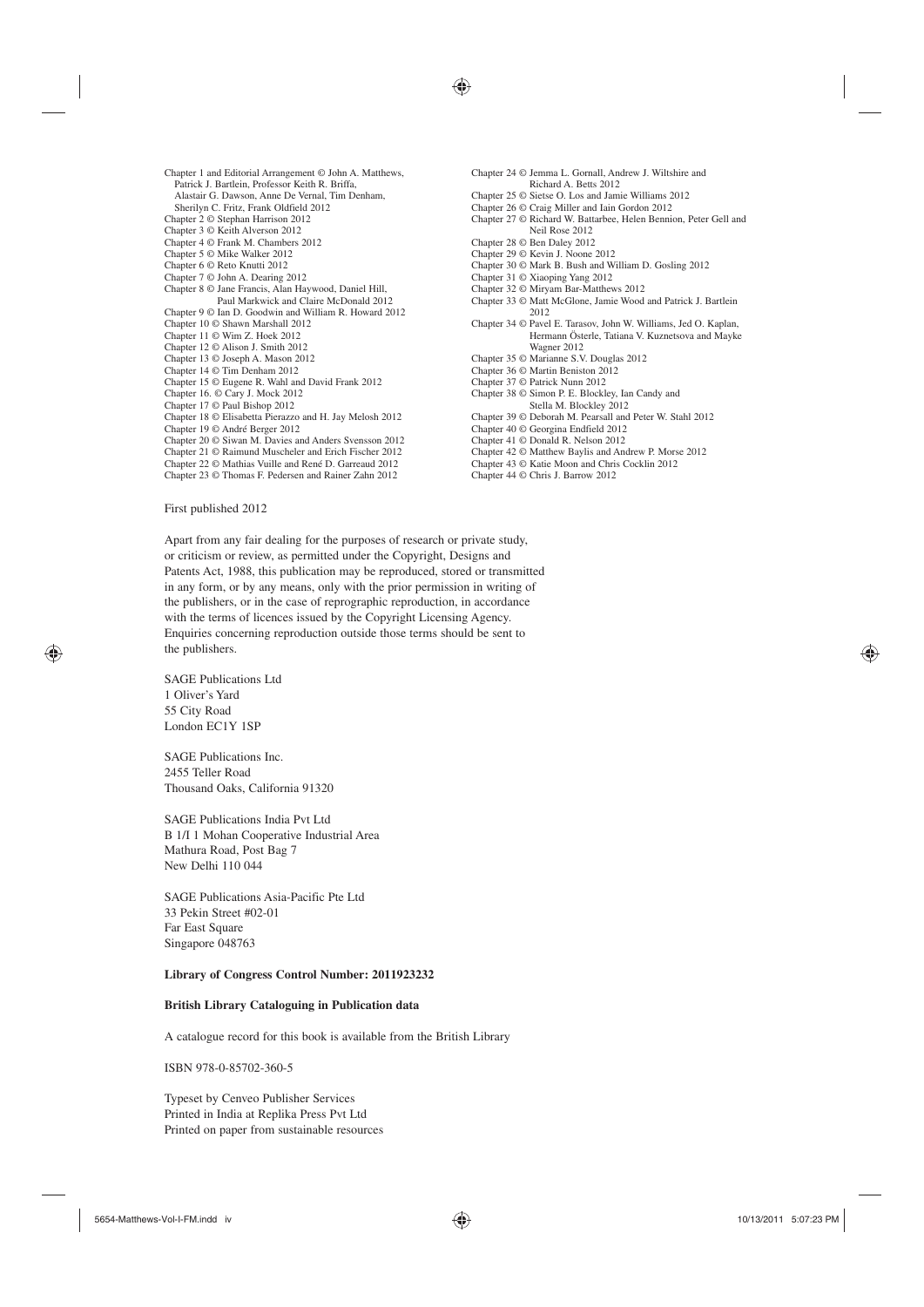### **Contents**

### VOLUME 1 APPROACHES, EVIDENCE AND CAUSES

| List of Figures |                                                                                                                                                                                                      | ix   |
|-----------------|------------------------------------------------------------------------------------------------------------------------------------------------------------------------------------------------------|------|
| List of Tables  |                                                                                                                                                                                                      | XV.  |
|                 | Notes on Contributors                                                                                                                                                                                | xvii |
| $\mathbf{1}$    | Background to the Science of Environmental Change<br>John A. Matthews, Patrick J. Bartlein, Keith R. Briffa, Alastair G. Dawson,<br>Anne De Vernal, Tim Denham, Sherilyn C. Fritz and Frank Oldfield | 1    |
|                 | <b>APPROACHES TO UNDERSTANDING ENVIRONMENTAL</b><br><b>SECTION I</b><br><b>CHANGE</b>                                                                                                                | 35   |
| 2               | Philosophical and Methodological Perspectives on the Science of<br><b>Environmental Change</b><br>Stephan Harrison                                                                                   | 37   |
| 3               | Direct Observation and Monitoring of Climate and Related Environmental Change<br>Keith Alverson                                                                                                      | 53   |
| $\overline{4}$  | Reconstructing and Inferring Past Environmental Change<br>Frank M. Chambers                                                                                                                          | 67   |
| 5               | Dating Environmental Change and Constructing Chronologies<br>Mike Walker                                                                                                                             | 92   |
| 6               | Modelling Environmental Change and Developing Future Projections<br>Reto Knutti                                                                                                                      | 116  |
| 7               | Approaches to Understanding Long-term Human-Environment Interactions:<br>Past, Present and Future<br>John A. Dearing                                                                                 | 134  |

 $\bigoplus$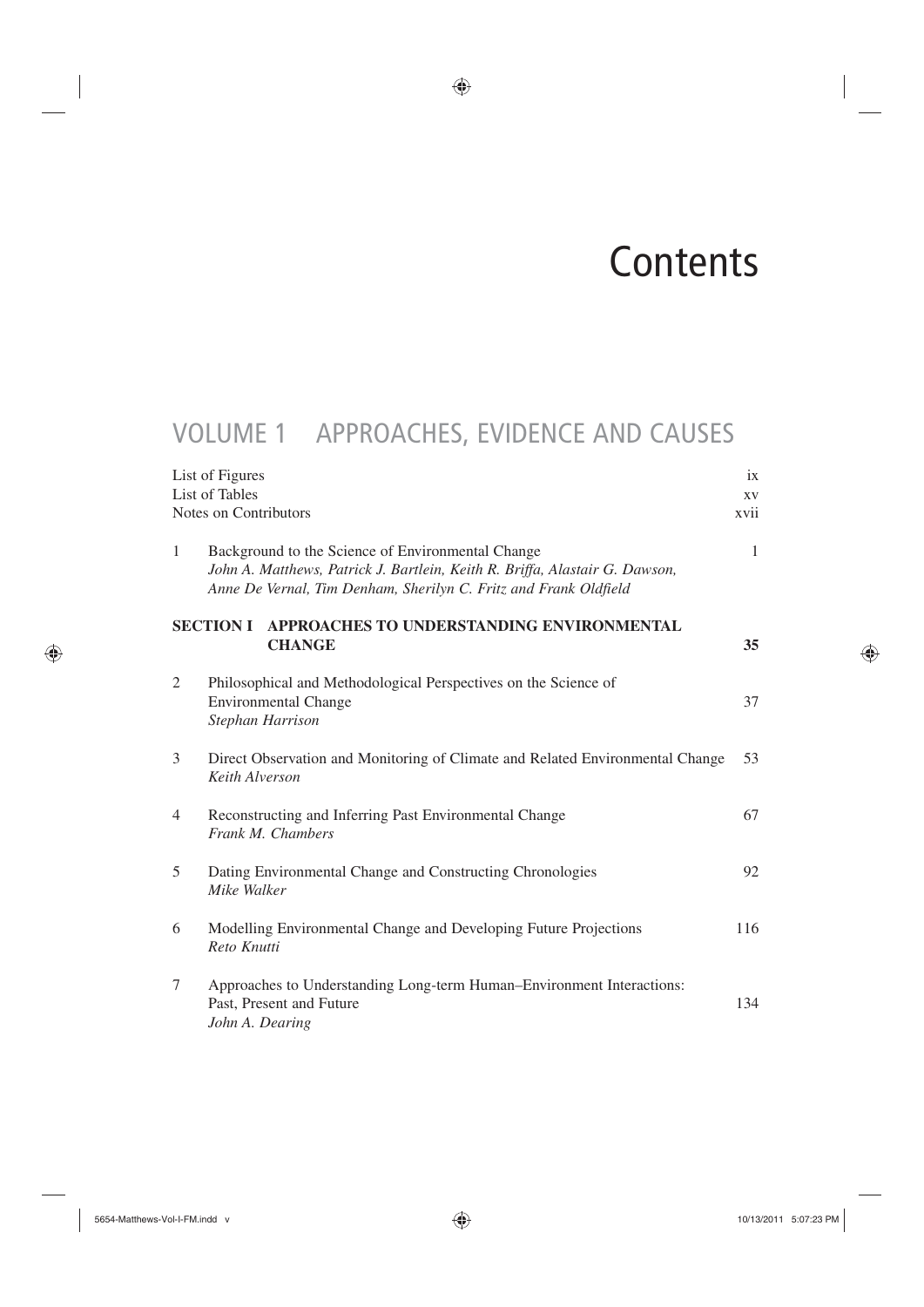|   | I  |
|---|----|
|   | I  |
|   |    |
|   | ۰, |
| × | ٧  |

### **vi** CONTENTS

|    | SECTION II EVIDENCE OF ENVIRONMENTAL CHANGE AND THE<br><b>GEO-ECOLOGICAL RESPONSE</b>                                                                                      | 163 |
|----|----------------------------------------------------------------------------------------------------------------------------------------------------------------------------|-----|
| 8  | Environmental Change in the Geological Record<br>Jane Francis, Alan Haywood, Daniel Hill, Paul Markwick<br>and Claire McDonald                                             | 165 |
| 9  | Evidence of Environmental Change from the Marine Realm<br>Ian D. Goodwin and William R. Howard                                                                             | 181 |
| 10 | Evidence of Environmental Change from the Cryosphere<br>Shawn Marshall                                                                                                     | 211 |
| 11 | Evidence of Environmental Change from Terrestrial Palaeohydrology<br>Wim Z. Hoek                                                                                           | 239 |
| 12 | Evidence of Environmental Change from Terrestrial and Freshwater<br>Palaeoecology<br>Alison J. Smith                                                                       | 254 |
| 13 | Evidence of Environmental Change from Aeolian and Hillslope Sediments<br>and Other Terrestrial Sources<br>Joseph A. Mason                                                  | 284 |
| 14 | Environmental Change and Archaeological Evidence<br>Tim Denham                                                                                                             | 305 |
| 15 | Evidence of Environmental Change from Annually Resolved Proxies<br>with Particular Reference to Dendrochronology and the Last Millennium<br>Eugene R. Wahl and David Frank | 320 |
| 16 | Early-Instrumental and Documentary Evidence of Environmental Change<br>Cary J. Mock                                                                                        | 345 |
|    | SECTION III CAUSES, MECHANISMS AND DYNAMICS OF<br><b>ENVIRONMENTAL CHANGE</b>                                                                                              | 361 |
| 17 | Plate Tectonics, Continental Drift, Vulcanism and Mountain Building<br>Paul Bishop                                                                                         | 363 |
| 18 | Extraterrestrial Causes of Environmental Catastrophes<br>Elisabetta Pierazzo and H. Jay Melosh                                                                             | 384 |
| 19 | Astronomical Theory and Orbital Forcing<br>André Berger and Qiuzhen Yin                                                                                                    | 405 |
| 20 | Millennial-Scale Climatic Events During the Last Glacial Episode<br>Siwan M. Davies and Anders Svensson                                                                    | 426 |

 $\bigoplus$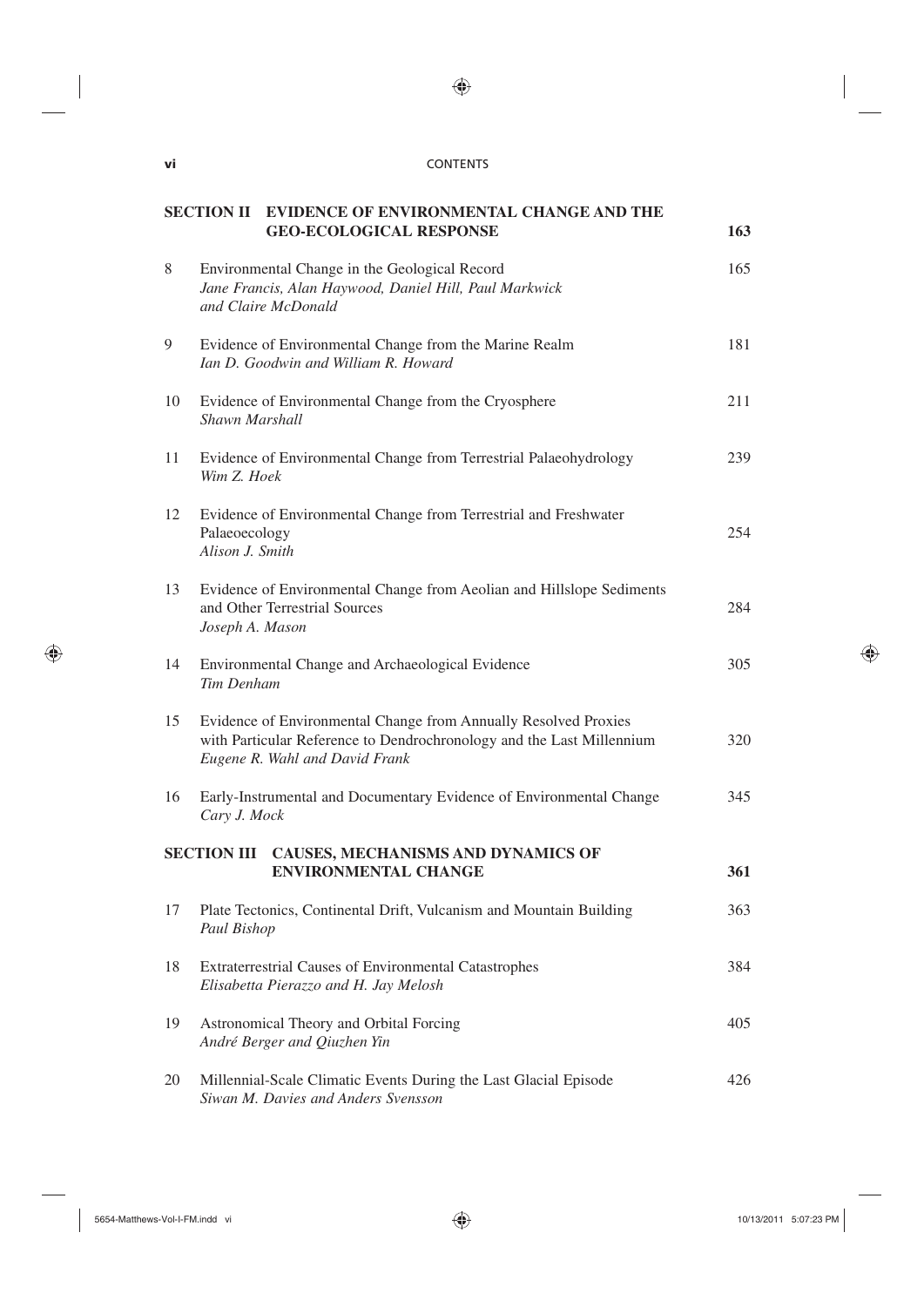### CONTENTS **vii**

 $\bigoplus$ 

| 21  | Solar and Volcanic Forcing of Decadal to Millennial scale Climatic Variations<br>Raimund Muscheler and Erich Fischer | 444 |
|-----|----------------------------------------------------------------------------------------------------------------------|-----|
| 22. | Ocean–Atmosphere Interactions on Interannual to Decadal Time Scales<br>Mathias Vuille and René D. Garreaud           | 471 |
| 23  | Responses of Biogeochemical Cycles in the Sea to Environmental Change<br>Thomas F. Pedersen and Rainer Zahn          | 497 |
| 24  | Anthropogenic Drivers of Environmental Change<br>Jemma L. Gornall, Andrew J. Wiltshire and Richard A. Betts          | 517 |
|     | Index                                                                                                                | 537 |

### VOLUME 2 HUMAN IMPACTS AND RESPONSES

|    | List of Figures<br>List of Tables                                                                           | ix<br>xii     |
|----|-------------------------------------------------------------------------------------------------------------|---------------|
|    | <b>SECTION IV</b><br><b>HUMAN-INDUCED ENVIRONMENTAL CHANGES</b><br>AND THEIR IMPACTS ON GEO-ECOSYSTEMS      | $\mathbf{1}$  |
| 25 | Monitoring Global Land Cover<br>Sietse O. Los and Jamie Williams                                            | $\mathcal{E}$ |
| 26 | Human Impacts on Terrestrial Biota and Ecosystems<br>Craig Miller and Iain Gordon                           | 25            |
| 27 | Human Impacts on Lacustrine Ecosystems<br>Richard W. Battarbee, Helen Bennion, Peter Gell and Neil Rose     | 47            |
| 28 | Human Impacts on Coastal and Marine Geo-Ecosystems<br><b>Ben Daley</b>                                      | 71            |
| 29 | Human Impacts on the Atmosphere<br>Kevin J. Noone                                                           | 95            |
|    | PATTERNS, PROCESSES AND IMPACTS OF<br><b>SECTION V</b><br><b>ENVIRONMENTAL CHANGE AT THE REGIONAL SCALE</b> | 111           |
| 30 | Environmental Change in the Humid Tropics and Monsoonal Regions<br>Mark B. Bush and William D. Gosling      | 113           |
| 31 | Environmental Change in the Arid and Semi-Arid Regions<br>Xiaoping Yang                                     | 141           |

 $\bigoplus$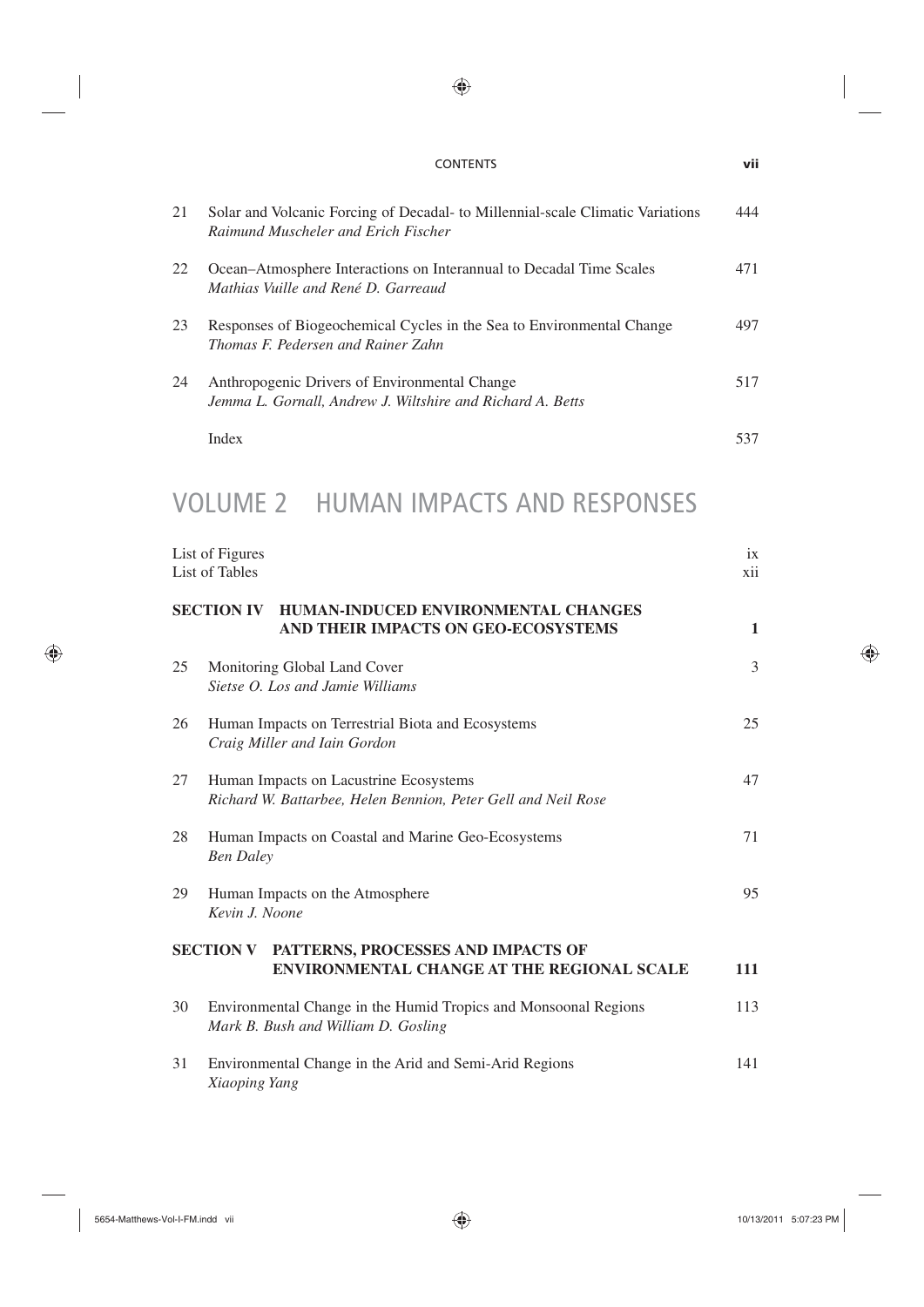### $\bigoplus$

### **viii** CONTENTS

| 32 | Environmental Change in the Mediterranean Region<br>Miryam Bar-Matthews                                                                                                      | 163 |
|----|------------------------------------------------------------------------------------------------------------------------------------------------------------------------------|-----|
| 33 | Environmental Change in the Temperate Forested Regions<br>Matt McGlone, Jamie Wood and Patrick J. Bartlein                                                                   | 188 |
| 34 | Environmental Change in the Temperate Grasslands and Steppe<br>Pavel E. Tarasov, John W. Williams, Jed O. Kaplan, Hermann Österle,<br>Tatiana V. Kuznetsova and Mayke Wagner | 215 |
| 35 | Environmental Change in the Arctic and Antarctic<br>Marianne S. V. Douglas                                                                                                   | 245 |
| 36 | Environmental Change in Mountain Regions<br>Martin Beniston                                                                                                                  | 262 |
| 37 | Environmental Change in Coastal Areas and Islands<br>Patrick Nunn                                                                                                            | 282 |
|    | SECTION VI PAST, PRESENT AND FUTURE RESPONSES OF PEOPLE<br>TO ENVIRONMENTAL CHANGE                                                                                           | 299 |
| 38 | Testing the Role of Climate Change in Human Evolution<br>Simon P. E. Blockley, Ian Candy and Stella M. Blockley                                                              | 301 |
| 39 | The Origins and Spread of Early Agriculture and Domestication:<br><b>Environmental and Cultural Considerations</b><br>Deborah M. Pearsall and Peter W. Stahl                 | 328 |
| 40 | Complexity, Causality and Collapse: Social Discontinuity in History<br>and Prehistory<br>Georgina Endfield                                                                   | 355 |
| 41 | Vulnerabilities and the Resilience of Contemporary Societies to<br><b>Environmental Change</b><br>Donald R. Nelson                                                           | 374 |
| 42 | Disease, Human and Animal Health and Environmental Change<br>Matthew Baylis and Andrew P. Morse                                                                              | 387 |
| 43 | Policy and Management Options for the Mitigation of Environmental Change<br>Katie Moon and Chris Cocklin                                                                     | 406 |
| 44 | Socioeconomic Adaptation to Environmental Change: Towards Sustainable<br>Development<br>Chris J. Barrow                                                                      | 426 |
|    | Index                                                                                                                                                                        | 447 |

 $\bigoplus$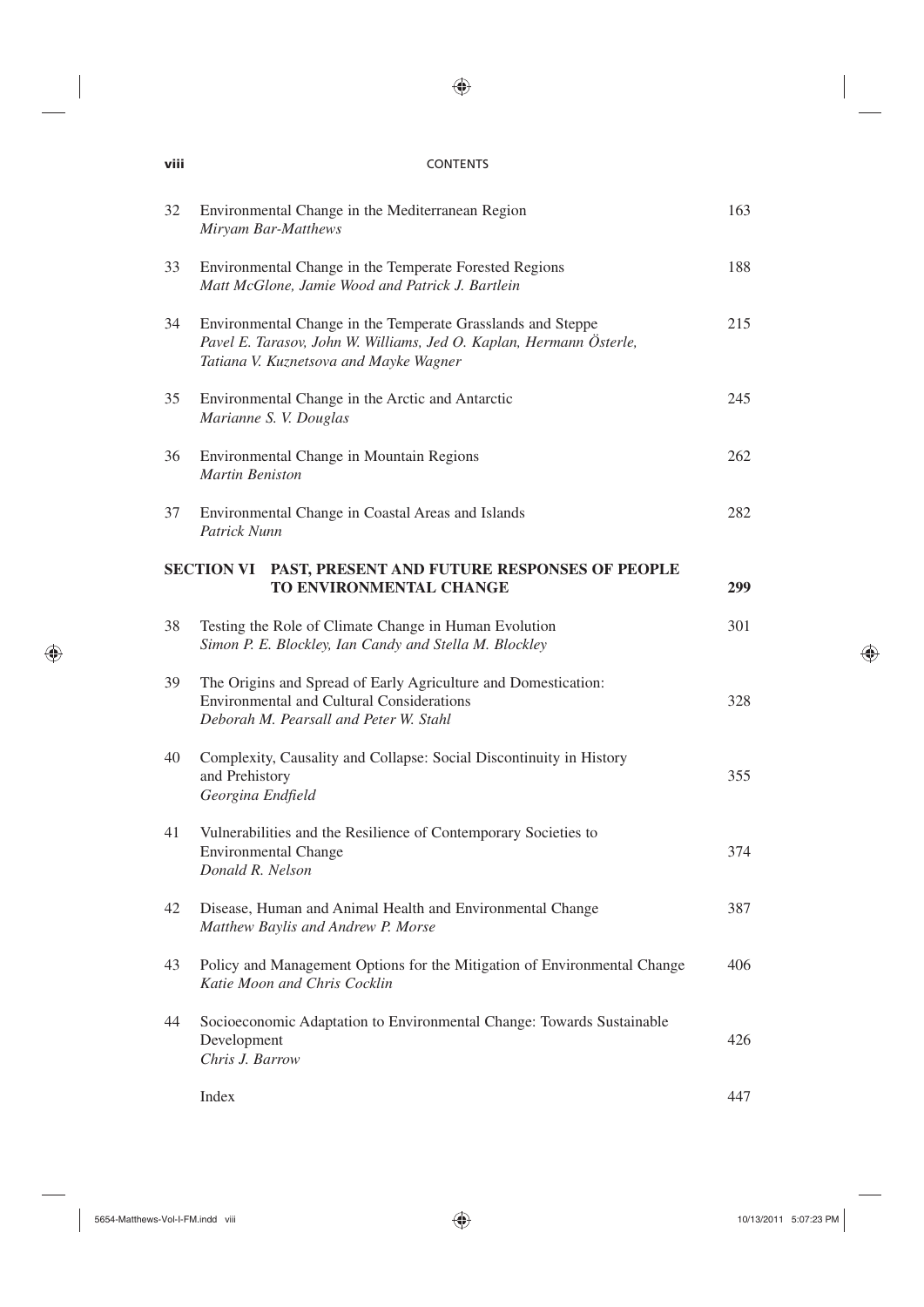# List of Figures

|        | (* colour figures)                                                                    |                |
|--------|---------------------------------------------------------------------------------------|----------------|
| 1.1    | Earth spheres, the arena of environmental change                                      | $\sqrt{2}$     |
| 1.2    | People-environment interaction during the Holocene                                    | $\overline{4}$ |
| 1.3    | Schematic representation of the development of environmental change                   | $\overline{7}$ |
| 1.4    | A schematic representation of the key geo-ecological interactions involved in         |                |
|        | Earth system science                                                                  | 11             |
| 2.1    | A structure for investigating environmental change at various scales in space         |                |
|        | and time                                                                              | 43             |
| 3.1    | Two records of sea ice extent in the northern hemisphere                              | 58             |
| $3.2*$ | Observed changes in (a) global average surface temperature; (b) global average        |                |
|        | sea level; and (c) northern hemisphere snow cover for March-April                     | 59             |
| $3.3*$ | Status of the climate module of the global ocean observing system in                  |                |
|        | January 2010                                                                          | 61             |
| 4.1    | (a) Insolation changes for the northern and southern hemispheres over the last        |                |
|        | 900,000 years; orbitally tuned ice core data (b) from Antarctica (Vostok; and         |                |
|        | EPICA Dome C: EDC) and dust from EPC (d) compared with the marine                     |                |
|        | oxygen isotope record (c)                                                             | 68             |
| 4.2    | Number of publications in the ISI Web of Knowledge Science Citation Index             |                |
|        | for 1981-2008 for six keywords                                                        | 75             |
| 4.3    | 'Bog-surface wetness' (BSW) of Nordan's Pond Bog, Newfoundland, over the              |                |
|        | last 8,500 years                                                                      | 78             |
| 4.4    | Attempted correlation of reconstructed 'bog surface wetness' in                       |                |
|        | Nordan's Pond Bog, Newfoundland with other proxy measures of past climate             | 79             |
| 4.5    | Reconstructions of the length of the Great Aletsch glacier, Switzerland,              |                |
|        | and lake-level variations in west-central Europe over the last 3,500 years            | 84             |
| 5.1    | The practical dating ranges of the various techniques discussed in this chapter       | 93             |
| 5.2    | Accuracy and precision in dated sequences                                             | 94             |
| 5.3    | Part of the INTCAL04 calibration curve between 3 ka and 6 ka <sup>14</sup> C years BP | 95             |
| 5.4    | The chain decay pathways of $^{238}$ U, $^{235}$ U and $^{232}$ U                     | 96             |
| 5.5    | Reconstructed temperatures from northern hemisphere tree-ring data for the            |                |
|        | period AD 1440-1994                                                                   | 102            |
| 5.6    | Part of the high-resolution timescale (GICC05) between 10 ka and 60 ka B2k            |                |
|        | for the NorthGRIP Greenland ice core                                                  | 104            |
| 5.7    | The palaeomagnetic timescale of the last 3.5 Ma                                       | 109            |
| 5.8    | The composite $\delta^{18}O$ record (the LR04 stack) spanning the last 3.6 Ma         | 110            |
| 6.1    | Schematic overview of the main components and processes considered in                 |                |
|        | current state-of-the-art climate or Earth system models                               | 118            |
|        |                                                                                       |                |

 $\bigoplus$ 

 $\bigoplus$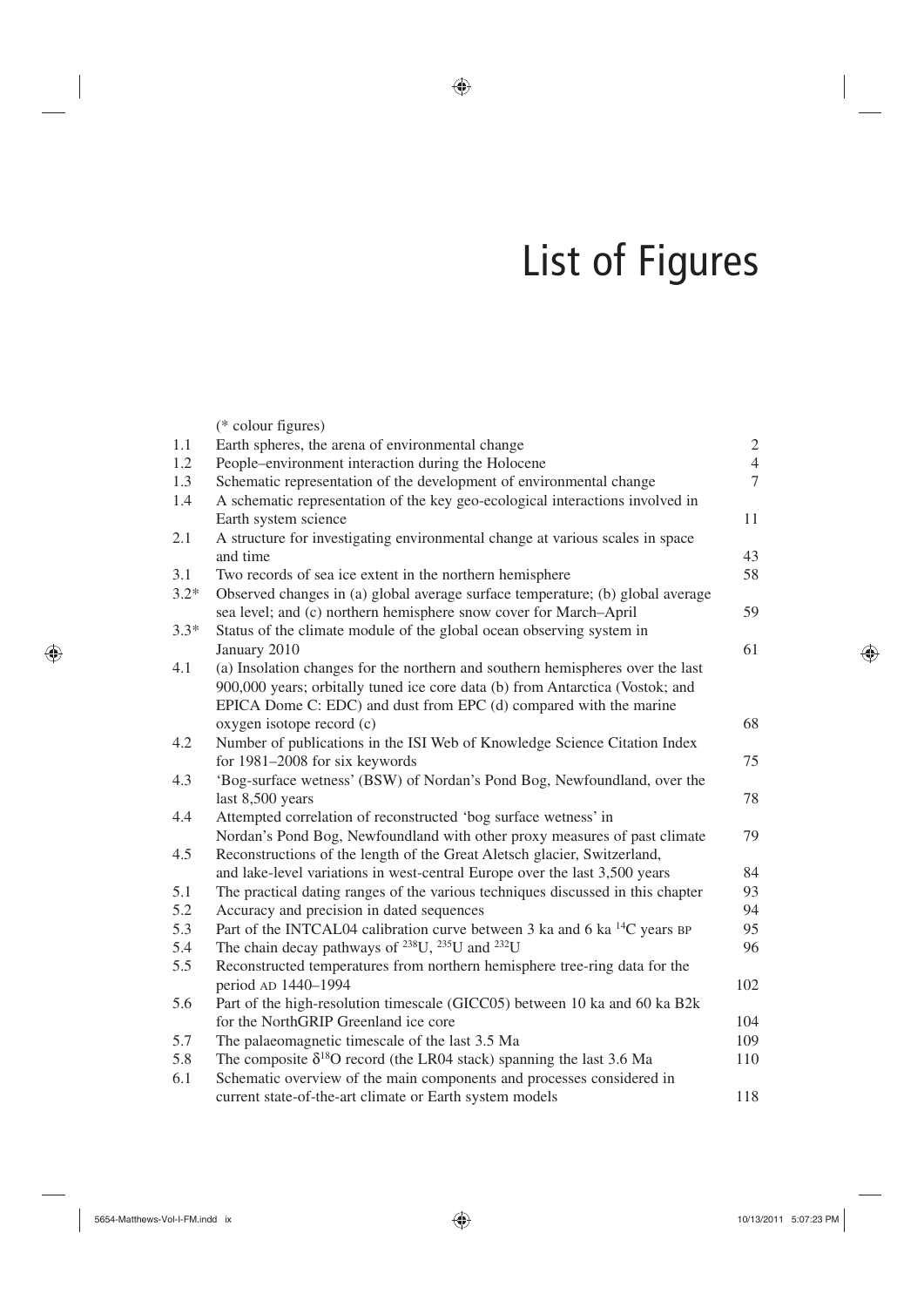### **x** LIST OF FIGURES

| 6.2        | Domain and topography of (a) a global climate model and (b) a regional climate<br>model centered over Europe                                                           | 120        |
|------------|------------------------------------------------------------------------------------------------------------------------------------------------------------------------|------------|
| 6.3        | (a) Atmospheric $CO2$ concentration for three illustrative nonintervention climate<br>scenarios; and (b) predicted global temperature change relative to the 1980–1999 |            |
|            | average from the CMIP3 GCMs                                                                                                                                            | 125        |
| $6.4*$     | December to February warming 2080–2090 relative to 1980–1999 illustrated                                                                                               |            |
|            | for nine of the CMIP3 GCMs                                                                                                                                             | 126        |
| 6.5        | (a) Carbon emissions for a SRES A1B scenario until 2100 with zero emissions                                                                                            |            |
|            | thereafter; (b) simulated atmospheric $CO2$ ; (c) global temperature change; and                                                                                       |            |
|            | (d) sea-level rise from thermal expansion                                                                                                                              | 127        |
| 7.1        | Approaches to learning from the past                                                                                                                                   | 136        |
| 7.2        | The Great Acceleration. Changes in global states and processes since 1750                                                                                              | 137        |
| 7.3        | Quantifying and upscaling proxy data of past vegetation change                                                                                                         | 138        |
| 7.4        | Global biogeochemical models need more detailed and better compiled records                                                                                            |            |
|            | of past environmental states and processes                                                                                                                             | 139        |
| 7.5<br>7.6 | Regional impacts by human activities<br>Thresholds at the Amazon forest-savanna boundary                                                                               | 141<br>145 |
| 7.7        | Why does history repeat itself? The history of desertification in Australia                                                                                            | 147        |
| 7.8        | Using the past as a reference point for policy and management targets                                                                                                  | 148        |
| 7.9        | Regional integration of long time series                                                                                                                               | 150        |
| 7.10       | Applying the concepts of adaptive cycle and resilience to long environmental                                                                                           |            |
|            | change records                                                                                                                                                         | 152        |
| 7.11       | Validating reduced complexity models through comparisons with long time                                                                                                |            |
|            | series of past changes                                                                                                                                                 | 154        |
| 8.1        | Striated pavement created by Permian glacier ice scrapping over Precambrian                                                                                            |            |
|            | bedrock, Australia                                                                                                                                                     | 168        |
| 8.2        | Permo-Triassic red beds from Dawlish in Devon, UK                                                                                                                      | 168        |
| 8.3        | Jurassic palaeosol exposed on the Isle of Portland, Dorset                                                                                                             | 169        |
| 8.4        | General history of climate change over the past 500 Ma                                                                                                                 | 171        |
| $8.5*$     | Records of atmospheric $CO2$ and marine oxygen isotopes for the past                                                                                                   |            |
|            | 65 Ma                                                                                                                                                                  | 172        |
| 8.6        | Conceptual representation of climate proxies in climate space                                                                                                          | 172        |
| $8.7*$     | Climate model predictions of surface temperature change. (a) mid-Pliocene                                                                                              |            |
|            | minus present-day. (b) Predictions of temperature change by AD 2080-2099                                                                                               | 174        |
| 9.1        | Venn diagram showing the geographic elements of the marine realm and the                                                                                               |            |
|            | corresponding range of environmental changes for their time scale of operation                                                                                         | 182        |
| $9.2*$     | Variability in global sea-level over the past ~400,000 years, relative to                                                                                              |            |
|            | the present                                                                                                                                                            | 183        |
| $9.3*$     | Estimates of differences in annual mean sea-surface temperature between                                                                                                |            |
|            | the Last Glacial Maximum  and today                                                                                                                                    | 184        |
| $9.4*$     | Sea-level change changes since the Last Glacial Maximum as estimated from                                                                                              |            |
|            | continental shelf deposits, and uplifted and submerged corals                                                                                                          | 188        |
| 9.5        | (a) Block diagram showing the typical Holocene barrier morphology                                                                                                      |            |
|            | and stratigraphy for a wave-dominated coast (b) The Shoreface                                                                                                          |            |
| 9.6        | <b>Translation Model</b>                                                                                                                                               | 194        |
|            | The configuration and evolution of the New South Wales coastline  at                                                                                                   | 197        |
| $9.7*$     | 2,000 BP, 1,100 BP, and today<br>Aerial photograph of Lennox Head and Seven Mile Beach, northern NSW,                                                                  |            |
|            | showing the planform of relic foredune ridges from the Last Interglacial                                                                                               | 198        |
|            |                                                                                                                                                                        |            |

 $\bigoplus$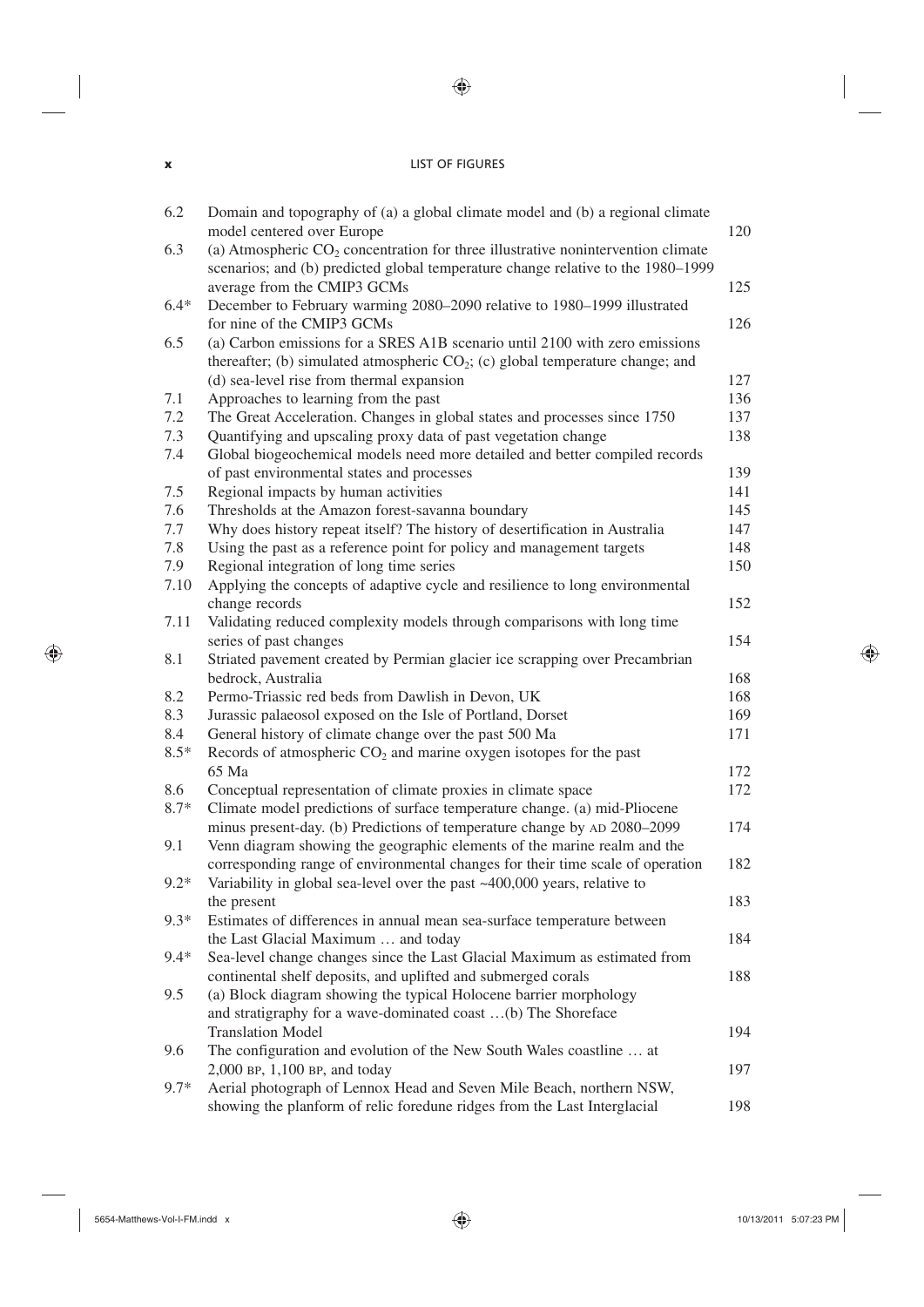### LIST OF FIGURES **xi**

| 10.1    | (a) Areal coverage of northern hemisphere glaciers, permafrost, and average<br>January snow and sea ice cover  (b) Areal coverage of southern hemisphere      |            |
|---------|---------------------------------------------------------------------------------------------------------------------------------------------------------------|------------|
| 10.2    | glaciers and average July snow and sea ice cover<br>Global glacier mass, 1961-2003                                                                            | 213<br>217 |
| $10.3*$ | Maximum and minimum sea-ice extent in $(a,b)$ the northern and $(c,d)$ the                                                                                    |            |
| 10.4    | southern hemispheres<br>Sea-ice biomarker frequency from two marine sediment cores northwest                                                                  | 221        |
| 10.5    | of Iceland<br>Ground temperature profiles from a composite of 826 global borehole                                                                             | 223        |
|         | temperature records                                                                                                                                           | 229        |
| 11.1    | Schematic diagram showing a cross-section of a sequence of aggradational<br>and degradational river terraces (left) and the cut-and-fill history (right)      | 241        |
| 11.2    | Episodes of high (upper histogram) and low (lower histogram) lake-level in<br>west-central Europe during the Holocene                                         | 245        |
| 11.3.   | Conceptual model of the non-linear fluvial response to climatic forcing<br>modulated by vegetation cover in mid-latitude regions                              | 247        |
| 12.1    | Correlation chart for European and North American Holocene pollen                                                                                             |            |
|         | zonations, following the Blytt-Sernander scheme                                                                                                               | 256        |
| 12.2    | Comparison of: (a) chironomid-inferred temperatures from Whitrig Bog; and                                                                                     |            |
|         | (b) the oxygen isotope record from the GRIP ice core during the Late Glacial                                                                                  | 264        |
| 12.3    | Example from the North American Pollen Database of 4,549 pollen samples,                                                                                      |            |
|         | showing spruce (Picea) pollen distribution                                                                                                                    | 268        |
| 12.4    | Possible pathways of colonization from southern European refugia and<br>eastern refugia                                                                       | 270        |
| 12.5    | Relationships between $\delta^{13}C$ and $\delta^{15}N$ values of collagen material extracted<br>from bone samples of large mammal species                    | 272        |
| 12.6    | Oxygen isotope record of the last deglaciation and early Holocene from<br>ostracode calcite from Ammersee compared to the GRIP ice core record                | 273        |
| 13.1    | Loess record of northern China compared with oxygen isotope record of<br>global ice volume from benthic foraminifera in marine sediments                      | 285        |
| 13.2    | Example of sedimentological trends characteristic of loess deposits                                                                                           | 287        |
| 13.3    | Distribution of thick late Pleistocene Peoria Loess (mainly deposited in Oxygen                                                                               |            |
| 13.4    | Isotope Stage 2) across central North America<br>Variation in soil stratigraphy and paleosol characteristics along a transect from                            | 289        |
|         | proximal (near-source) to distal (far downwind) sections                                                                                                      | 291        |
| 13.5    | Dunefields recording environmental change                                                                                                                     | 294        |
| 13.6    | Examples of hillslope sediment recording environmental change<br>14.1* Climatically driven environmental change and human settlement of the                   | 297        |
|         | Eastern Sahara during the early and mid Holocene<br>14.2* Multiproxy palaeoecological reconstruction at Kuk in highland Papua                                 | 310        |
|         | New Guinea                                                                                                                                                    | 312        |
|         | 15.1* Records of northern hemisphere temperature variation during the last 1.3 ka<br>15.2* Composite CPS and EIV northern hemisphere land and land-plus-ocean | 322        |
|         | temperature reconstructions                                                                                                                                   | 323        |
|         | 15.3* Simulated temperatures during the last 1 ka with and without anthropogenic<br>forcing and also with weak or strong solar irradiance variations          | 324        |
| 15.4    | Modeled differences between Medieval Climate Anomaly (MCA) and modern<br>climate conditions                                                                   | 327        |
|         | 15.5* Latitude-time sections of zonal mean temperature anomalies from 1900 to 2005                                                                            | 330        |

5654-Matthews-Vol-I-FM.indd xi 10/13/2011 5:07:23 PM

 $\bigoplus$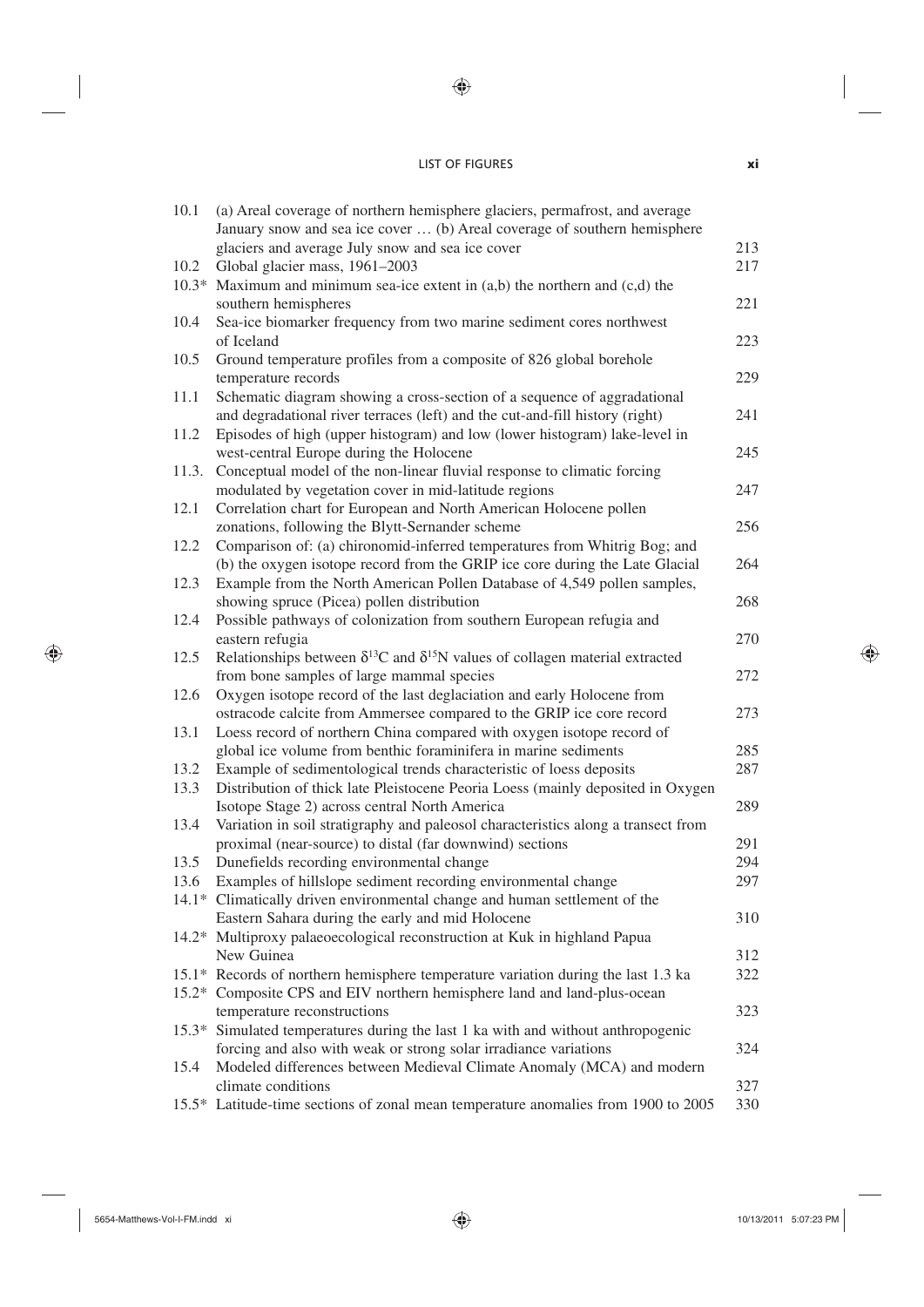### **xii** LIST OF FIGURES

 $\bigoplus$ 

|              | 15.6* Ensemble calibration of three recently published large-scale temperature<br>reconstructions to annual northern hemisphere temperature data                                                              | 337        |
|--------------|---------------------------------------------------------------------------------------------------------------------------------------------------------------------------------------------------------------|------------|
| 16.1<br>16.2 | An example of a meteorological record from the Canton Register<br>At left, examples showing differences of monthly mean temperature between                                                                   | 346        |
| 16.3         | fixed hourly observations from maximum/minimum observations<br>Time series of seasonal temperatures for Salt Lake City, Utah USA, 1856-2003,                                                                  | 348<br>349 |
| 16.4         | (a) Winter precipitation frequencies from San Francisco, California for<br>1849–2009. (b) April-August temperatures for Switzerland as                                                                        |            |
| 16.5         | reconstructed by grape harvest dates<br>Precipitation frequencies from the Lewis and Clark journals at Fort Mandan,<br>North Dakota USA in the winter of 1804–1805, and at Fort Clatsop,                      | 349        |
| 16.6         | Oregon USA in the winter of 1805-1806<br>Portion from the logbook of the USS Wyalusing, off Roanoke, Virginia USA<br>on 24 July, 1864                                                                         | 353<br>354 |
| 16.7         | Summary of meteorological information from the USS Yosemite during<br>a typhoon at Guam in mid November 1900                                                                                                  | 355        |
| 16.8         | Distribution of documentary and instrumental data revealing the extent of<br>a killing from 14-16 April, 1849 over the southeastern US                                                                        | 356        |
| 17.1<br>17.2 | Conceptual models for rock uplift at plate convergence zones<br>Global deep-sea oxygen isotope record, based on data from over 40 DSDP                                                                        | 366        |
| 17.3         | and ODP sites, with major climatic events<br>Bowler's (1982) hypothesis that the subtropical high pressure system $(H)$                                                                                       | 367        |
| 17.4         | 'overtook' Australia from the south during the Neogene<br>Generalized southwest-to-northeast section of elevation and mean annual                                                                             | 368<br>369 |
| 17.5         | precipitation across South America<br>Topography (elevations in hundreds of metres; $CI = 400m$ ) of the model<br>of Kutzbach et al. (1989) for their numerical experiments                                   | 371        |
| 17.6         | Summary of the modelling results of Ramstein et al. (1997) giving the mean<br>precipitation differences (shading scale in mm per day) between the present                                                     |            |
| 17.7         | and the early Oligocene for their summer GCM<br>(a) Areas (in grey) the climate indices of which are used in the numerical<br>modelling of the effects of uplift. (b) Summer (June-July-August: JJA)          | 373        |
|              | precipitation for India, the Loess Plateau/east Asia, and central Asia, for<br>four simulations. (c) Wind and circulation indices for the four elevation                                                      |            |
| 17.8         | stages and the one glacial stage<br>Concentration of erosional unloading of the lithosphere in valleys and                                                                                                    | 374        |
|              | limited erosion of the adjacent peaks can lead to uplift of those peaks<br>17.9* Lower tropospheric temperatures for the northern winter (December 1991<br>to February 1992) after the 1991 Pinatubo eruption | 375<br>378 |
|              | 17.10 The top five curves give average sea level for the 12 years surrounding<br>five major volcanic eruptions                                                                                                | 379        |
|              | 18.1* Estimate of the cumulative population of NEOs with absolute magnitude<br>$H$ less than a given magnitude versus size (or impact energy)                                                                 | 386        |
| 18.2         | (a) Most recent map of fallen tree directions due to the Tunguska event airburst.<br>(b) Distribution of maximum horizontal velocity contours around the site of the                                          |            |
| 18.3         | Tunguska explosion<br>Thermal radiation flux at the Earth's surface for a spherule reentry at 45° from                                                                                                        | 391        |
|              | the horizontal                                                                                                                                                                                                | 394        |

 $\bigoplus$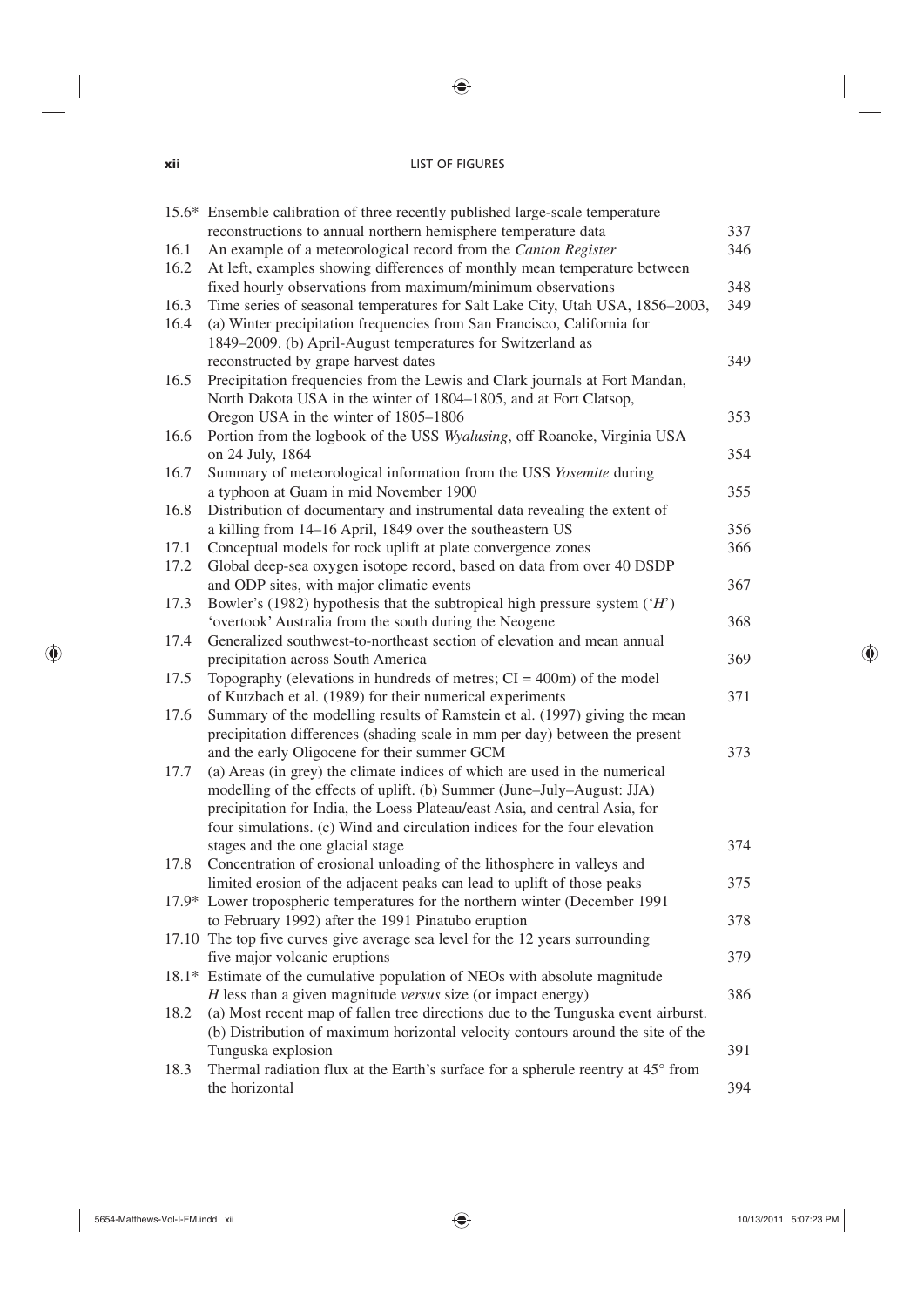### LIST OF FIGURES **xiii**

 $\bigoplus$ 

| 18.4    | Numerical simulation results of melt and vapor production, expressed as<br>volume of melt and vapor | 395 |
|---------|-----------------------------------------------------------------------------------------------------|-----|
|         | 19.1* The present-day orbit of the Earth around the Sun                                             | 409 |
| 19.2    | Long-term variations over the last 400,000 years and the next 100,000 years of                      |     |
|         | eccentricity, climatic precession, obliquity and 65°N insolation at the                             |     |
|         | summer solstice                                                                                     | 412 |
|         | 19.3* Change in the latitudinal and seasonal distribution of the 24-hour mean                       |     |
|         | irradiance $(Wm^{-2})$                                                                              | 415 |
|         | Millennial-scale climatic events expressed in the oxygen isotope record                             |     |
| 20.1    |                                                                                                     |     |
|         | from the NGRIP record                                                                               | 427 |
| 20.2    | Schematic representation giving an overview of the spatial climatic patterns                        | 429 |
|         | relating to DO events                                                                               |     |
| 20.3    | A compilation of selected records that register DO variability during the                           |     |
|         | last glacial period                                                                                 | 432 |
| 20.4    | (a) Schematic diagram highlighting the difficulties of synchronising records                        |     |
|         | for assessing the extent of lead and lag responses. (b) Reference horizons                          |     |
|         | such as tephra horizons                                                                             | 434 |
|         | $21.1*$ Radiative forcing during the last 250 years according to the most recent                    |     |
|         | <b>IPCC</b> report                                                                                  | 445 |
|         | 21.2* Different solar proxies and parameters for the last 500 years.                                | 448 |
| 21.3    | World map showing the climate changes in regions that have been suggested                           |     |
|         | to show solar-related climate change during the Holocene. The indicated                             |     |
|         | changes are connected to low solar activity and refer to deviations from                            |     |
|         | an average Holocene climate                                                                         | 453 |
| $21.4*$ | Annual stratospheric volcanic sulfate aerosol injection for the past 1,500 years                    |     |
|         | reconstructed from a comprehensive network of 54 ice cores                                          | 459 |
| 21.5    | Schematic diagram of the mechanisms underlying the effects of quiescent and                         |     |
|         | explosive volcanism on the Earth's radiative balance                                                | 460 |
| 22.1    | Log-log plot of the power spectrum of atmospheric temperature at                                    |     |
|         | 500 mbar and SST associated with the North Atlantic Oscillation                                     | 472 |
|         | 22.2* Conceptual diagram of ENSO mechanisms                                                         | 475 |
| 22.3    | Time series of ENSO, PDO, NAO, NAM, SAM and IOD                                                     | 477 |
|         | 22.4* Base state change in average tropical Pacific SSTs and change in El Niño                      |     |
|         | variability simulated by AOGCMs                                                                     | 481 |
|         | 22.5* SST (color shaded) and SLP (contoured) regressed upon (a) the PDO index                       |     |
|         | and (b) the CTI for the period of record 1900–1992                                                  | 483 |
|         | 22.6* The two states of the NAO                                                                     | 485 |
|         | 22.7* First EOF of 850 hPa geopotential height anomalies poleward of 20° latitude                   |     |
|         | regressed on SLP in southern hemisphere (a) and 850 hPa geopotential height                         |     |
|         | in the northern hemisphere (b)                                                                      | 488 |
| 23.1    | Conceptual diagram showing that as deep ocean water sinks from a source                             |     |
|         | area in the northern Atlantic region                                                                | 499 |
| 23.2    | Nitrate versus phosphate concentrations in the upper 100 m of the world's                           |     |
|         | oceans, between 60° N and 60° S                                                                     | 500 |
| 23.3    | High-frequency variability in climatically sensitive variables on land and in                       |     |
|         | the ocean over the last 50 ka, from across the northern hemisphere                                  | 502 |
| 23.4    | Atmospheric chemistry changes during the Last Glacial Period from ice                               |     |
|         | core profiles in Greenland and Antarctica                                                           | 504 |

 $\bigoplus$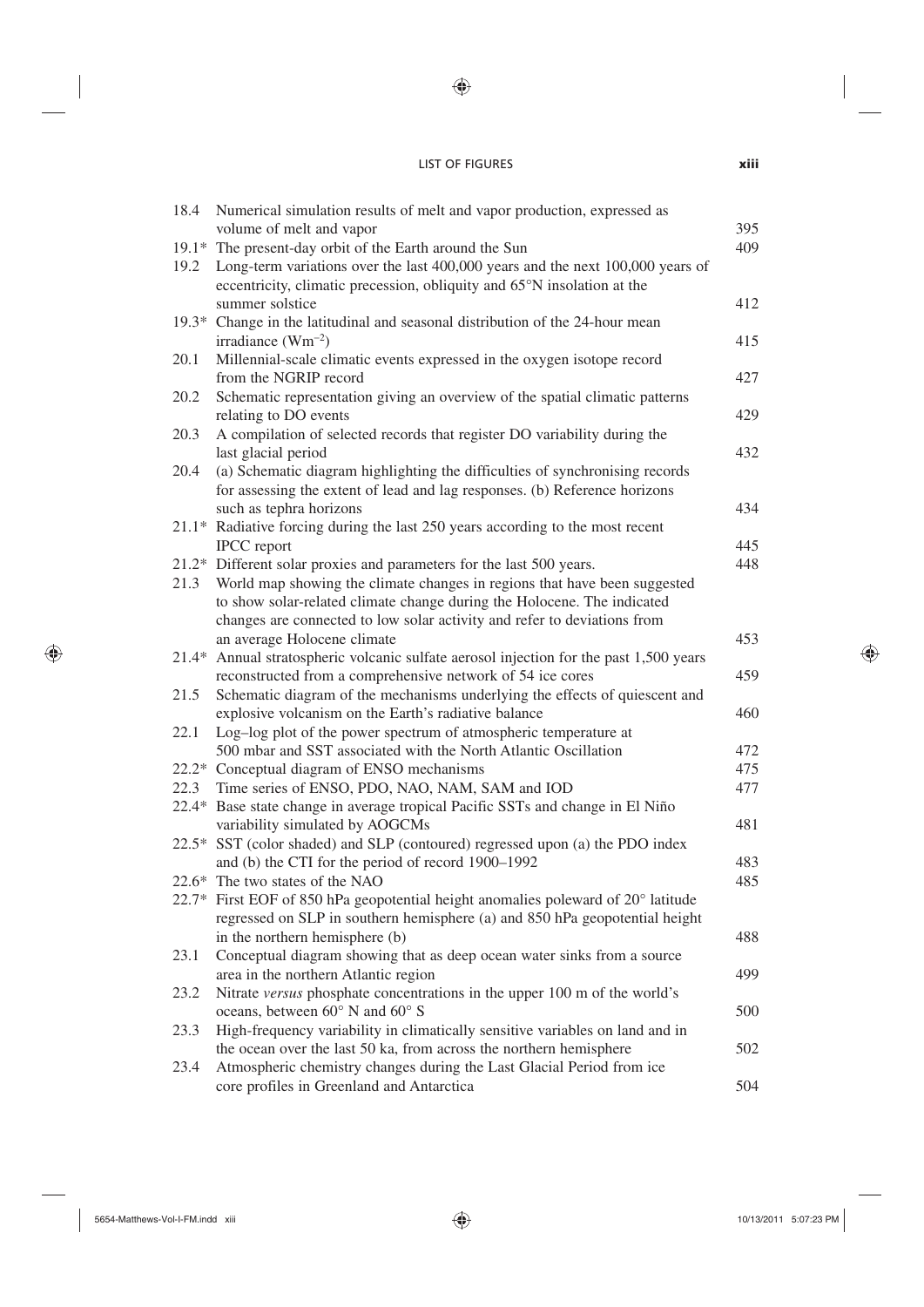### **xiv** LIST OF FIGURES

 $\bigoplus$ 

| 24.1 Total global population change over the Holocene split by geographic         |     |
|-----------------------------------------------------------------------------------|-----|
| region                                                                            | 518 |
| 24.2 Uncertainty distribution of the total world population to 2100 in billions   | 520 |
| 24.3 Groundwater withdrawals as a percentage of recharge in India                 | 521 |
| 24.4 (a) Total global GDP and (b) GDP per capita split by region in 1995 \$US     | 522 |
| 24.5 Urban and rural populations of the world, 1950–2030                          | 523 |
| $24.6*$ Vehicle ownership as a function of per capita income                      | 524 |
| 24.7* A global map showing countries with large net change in forest area between |     |
| 2000-2005                                                                         | 530 |

 $\bigoplus$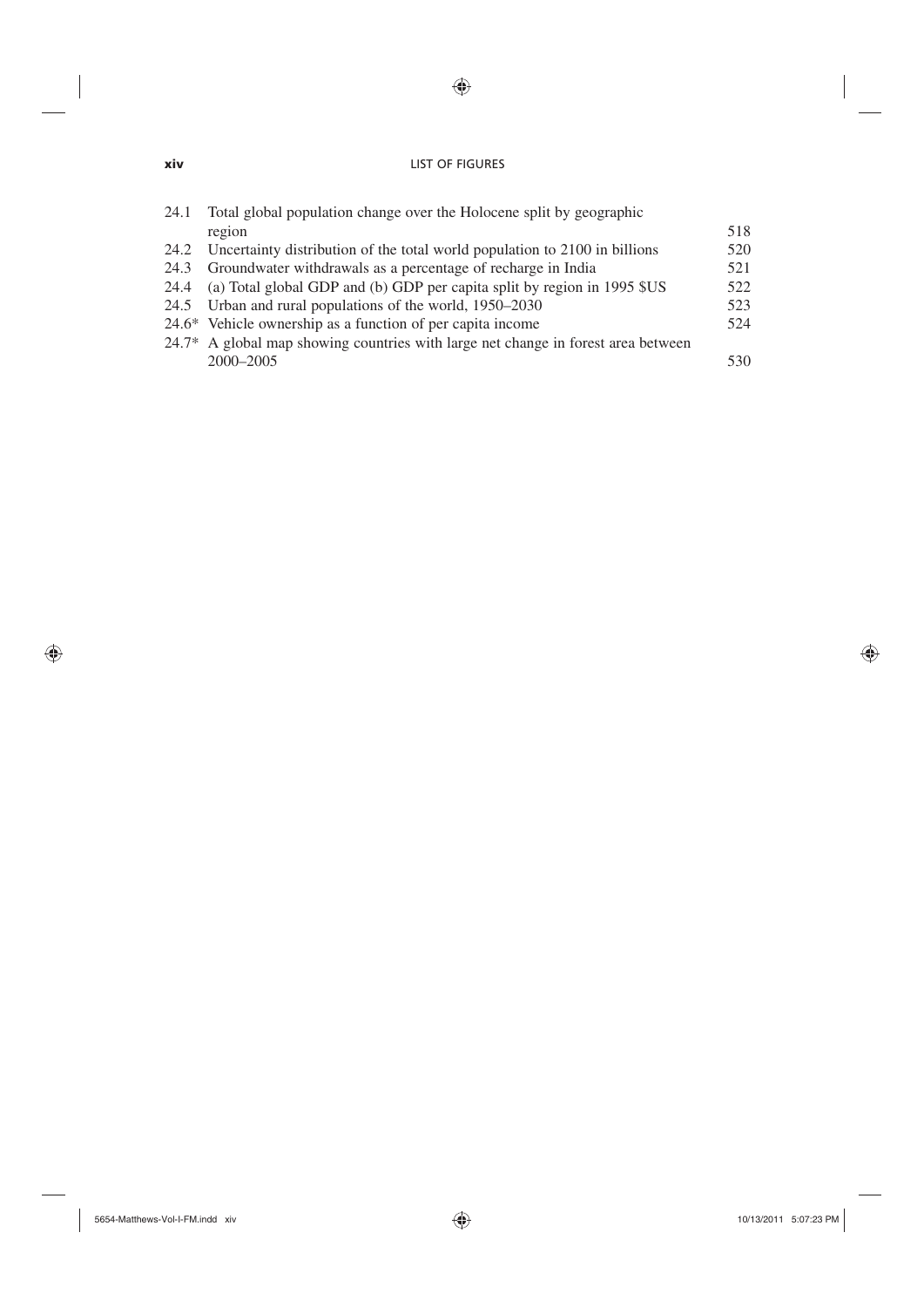## List of Tables

| 3.1  | Essential climate variables that are both currently feasible for global      |     |
|------|------------------------------------------------------------------------------|-----|
|      | implementation and have a high impact on UNFCCC requirements                 | 63  |
| 4.1  | Principal archives for reconstructing and inferring environmental change,    |     |
|      | in approximate order of temporal precision                                   | 76  |
| 4.2  | Examples of proxy-environmental indicators and dating techniques for one     |     |
|      | archive: late-Quaternary peat                                                | 77  |
| 5.1  | Cosmogenic isotopes commonly used for exposure dating                        | 97  |
| 8.1  | A summary of selected climate proxies from the geological record and their   |     |
|      | climatic interpretation                                                      | 170 |
| 10.1 | Area and volume of the global cryosphere                                     | 212 |
| 12.1 | Available online databases of commonly used biological proxies               | 258 |
| 12.2 | Current processing methods and public access on-line image libraries of      |     |
|      | commonly used biological proxies                                             | 258 |
| 12.3 | Common quantitative methodologies for multiproxy paleoenvironmental          |     |
|      | analysis                                                                     | 266 |
| 14.1 | Overview of biological and geophysical sciences utilised by environmental    |     |
|      | archaeologists                                                               | 306 |
| 19.1 | Amplitudes, mean rates, phases and periods of the five largest-amplitude     |     |
|      | terms in the trigonometrical expansion of climatic precession, obliquity and |     |
|      | eccentricity                                                                 | 410 |
| 22.1 | Definition of main ENSO indices                                              | 476 |
| 22.2 | Definition of main climate modes other than ENSO                             | 482 |

 $\bigoplus$ 

 $\bigoplus$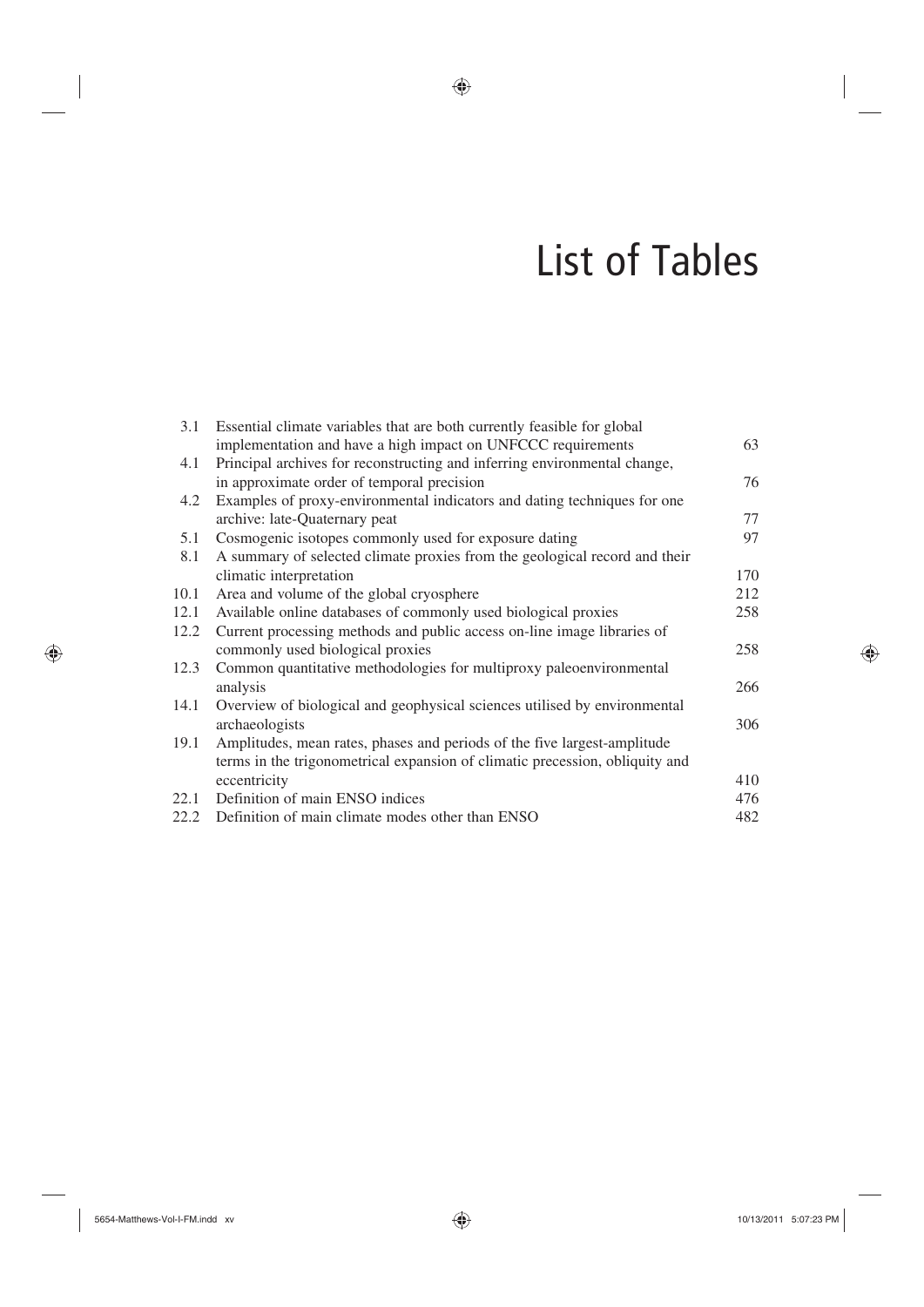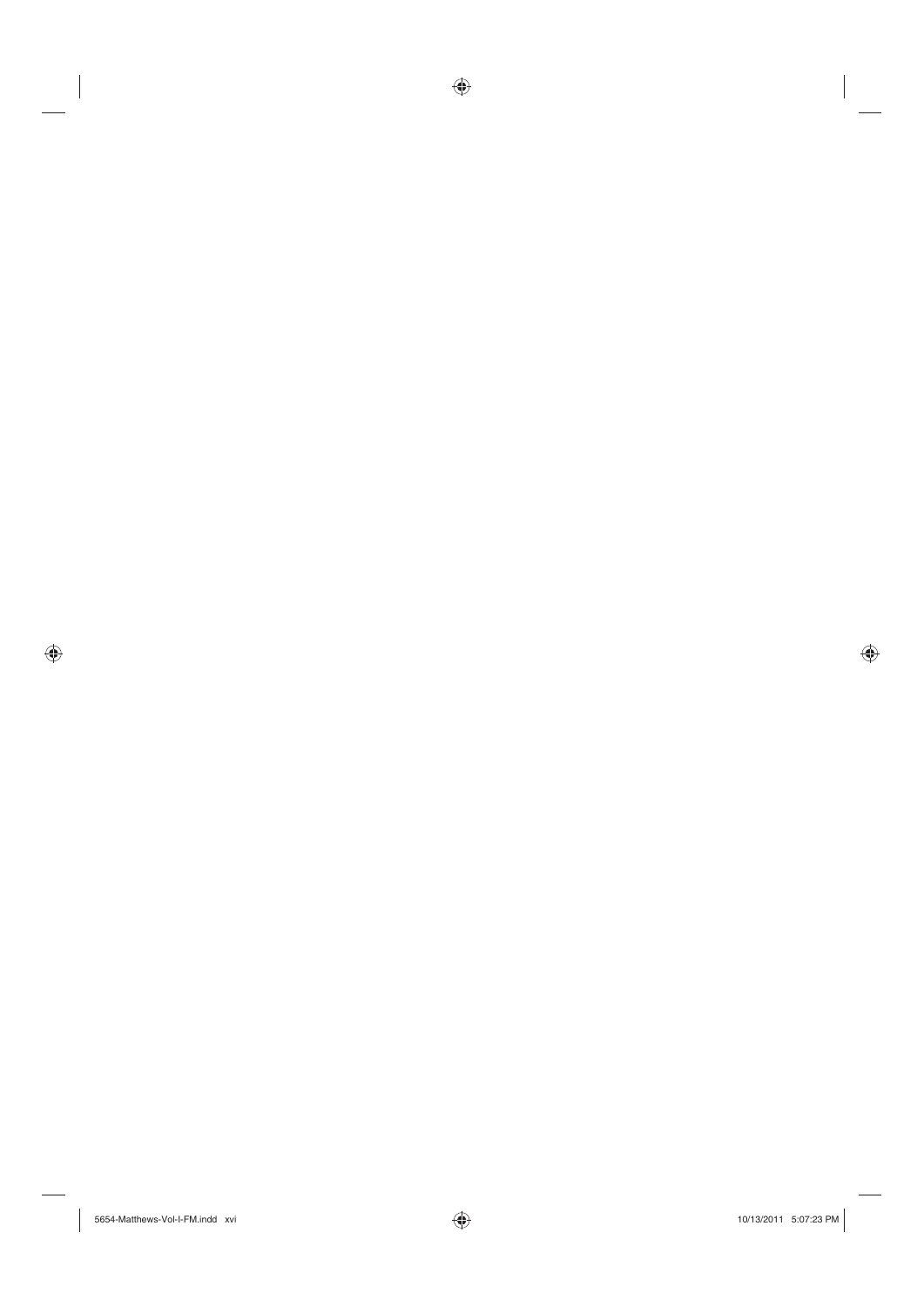### Notes on contributors

**Keith Alverson** is Head of the Climate Change Adaptation and Terrestrial Ecosystems Branch in the Division of Environmental Policy Implementation at the United Nations Environment Program. From 2004–2011 he was Head of Ocean Observations and Services at the Intergovernmental Oceanographic Commission of UNESCO and Director of the Global Ocean Observing System project office, sponsored by IOC of UNESCO, WMO, UNEP and ICSU. Prior to 2004, he served as Director of the IGBP core project Past Global Changes (PAGES). Dr Alverson has a PhD in Physical Oceanography from MIT and over 100 publications, largely in the fields of systematic observations of the earth system, physical oceanography and paleoclimatology.

♠

**Miryam Bar-Matthews** is Senior Research Scientist at the Geological Survey of Israel specializing in the subject of paleoclimate and paleohydrology using cave speleothems from various climatic regions in the Eastern Mediterranean and southern Africa. The research primarily involves dating (using U–Th method), carbon, oxygen and hydrogen isotopic composition, trace elements, strontium and neodymium isotopes as indicators for the climate (i.e., temperatures, origin of rainfall and rainfall amount, dust sources and transport). The research involves detailed investigation on the relationships between climate change on land and sea, and the correlation with human habitation and migration.

**Chris J. Barrow** is Reader in the School of the Environment and Society, Swansea University, UK. His specialisms are land degradation, environmental management, sustainable resource use in tropical highlands, environmental and social impact assessment and integrated river basin management. He has undertaken research in a number of countries, including Malaysia, Brazil and the sub-Antarctic and has authored: *Environmental Management for Sustainable Development* (Routledge, 2006) *Environmental Change and Human Development* (Arnold, 2003) *Water Resources and Agricultural Development* (Longman, 1987). He founded and is managing editor of the international journal, *Land Degradation & Development*.

**Patrick J. Bartlein** is a Professor of Geography at the University of Oregon. His research focuses on regional climatic variations, both paleo and present-day, and how these are controlled by atmospheric circulation and the surface water and energy balance. He is also interested in paleohydrology and paleoecology (in particular, paleofire), as recorders of past climatic changes and as elements of the Earth system. He has participated in the successive iterations of "data-model comparisions" involving suites of climate-model simulations and syntheses of palaeoclimatic data, and teaches courses in climatology, global environmental change, and the analysis and visualization of scientific data.

⊕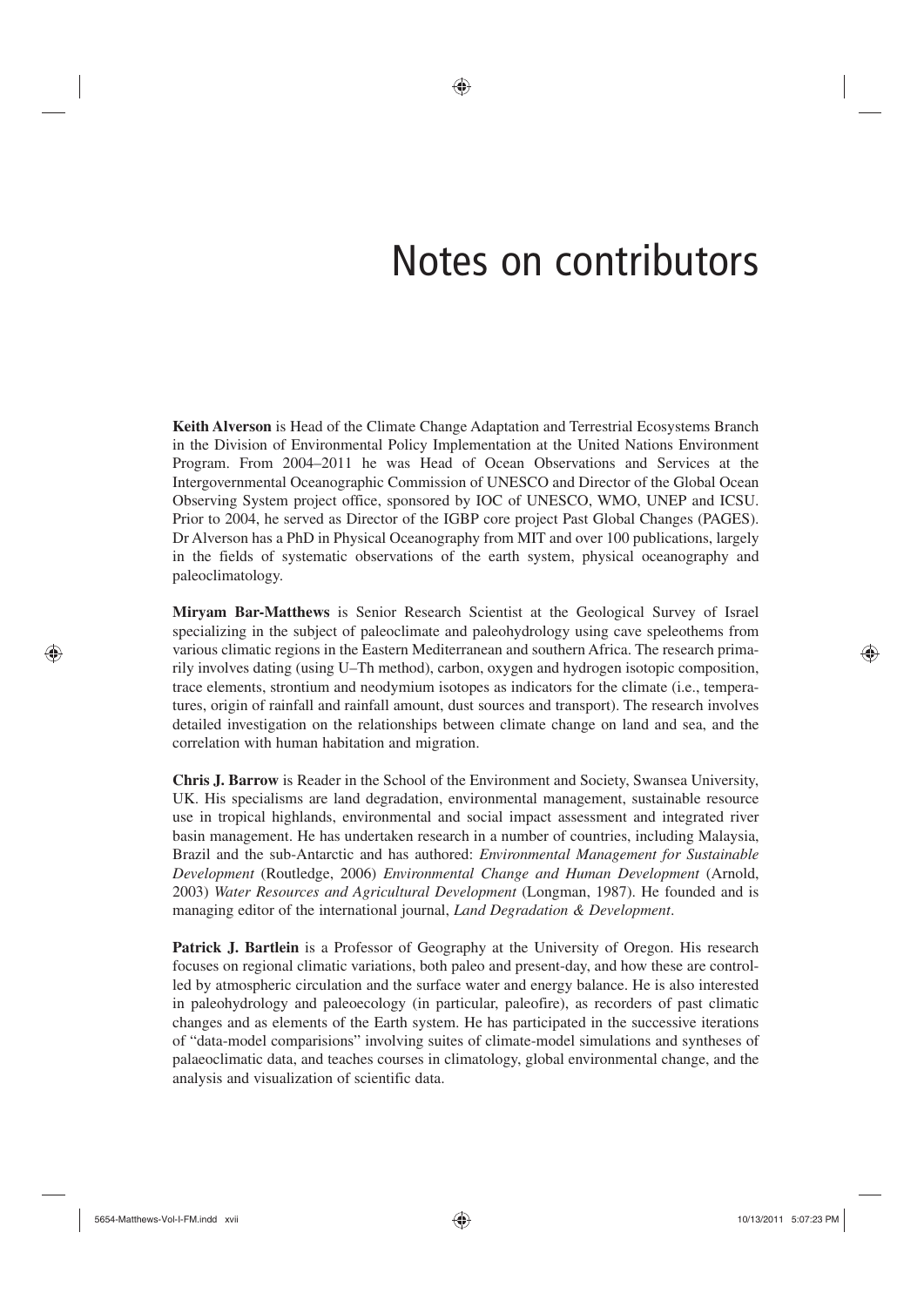### **xviii** NOTES ON CONTRIBUTORS

◈

**Richard W. Battarbee** is Emeritus Professor of Environmental Change and former Director of the Environmental Change Research centre, University College London. He is a diatomist and palaeolimnologist. He has published widely on the use of lake sediments to detect changes in the acidity, nutrient status and salinity of lakes and is interested especially in the recovery of acidified lakes from pollution. He is Chair of the International Paleolimnology Association. He is a Fellow of The Royal Society.

**Matthew Baylis** holds the Chair of Veterinary Epidemiology at the University of Liverpool. For 20 years he has studied vector-borne diseases of animals and humans, including African animal trypanosomosis, African horse sickness, bluetongue. Japanese encephalitis and plague. In recent years he has focussed on the impacts of climate on such diseases, and the role that climate change may play in disease emergence and spread. Much of this work is undertaken through the Liverpool University Climate and Infectious Diseases of Animals (LUCINDA) group, which he heads.

**Martin Beniston** studied Environmental Science at the University of East Anglia and Atmospheric Physics at the University of Reading before obtaining his PhD in Atmospheric Modelling at P&M Curie University in Paris. He has undertaken atmospheric and climate research in France, Germany, Canada and later in Switzerland, where he shared his work between ETH in Zurich and the vice-chairmanship of an 'Impacts' working group of the IPCC (awarded the 2007 Nobel Peace Prize). Appointed full professor at Fribourg University in 1996, he moved in 2006 to become Director of the Institute for Environmental Sciences at the University of Geneva. He has close to 150 papers on topics related to climate change and impacts, including 4 books and a further 9 edited volumes with international publishers. Since 2008, he is the coordinator of a major European project related to water and climate in vulnerable mountain regions (www.acqwa.ch).

**Helen Bennion** is a Principal Research Associate at the Environmental Change Research Centre, University College London. The central focus of her research is to understand the causes, timing and magnitude of ecological change (principally caused by nutrients and climate change) in aquatic systems so we may better manage these ecosystems in the future. She is internationally recognised in the field of palaeolimnology with major contributions to the development of diatom models for assessing lake eutrophication, development of multi-proxy approaches for understanding ecological changes in lakes over decadal to centennial timescales, innovative methods for employing the lake sediment record to assess reference conditions and restoration targets, and the use of the sediment record for understanding climate-nutrient interactions. She has published eight book chapters on topics such as diatoms as indicators of environmental change and palaeoecological assessments of environmental change. She became an elected member of the International Advisory Committee of the International Paleolimnology Association in 2008.

**André Berger** is Emeritus Professor and senior scientist at Université Catholique de Louvain. He was Chairman of the International Climate Commission of IUGG, Chairman of the International Paleoclimate Commission of INQUA, and President of the European Geophysical Society. He is Honorary President of the European Geo-Sciences Union and fellow of the American Geophysical Union. He has made notable contributions to the astronomical theory of paleoclimates, pioneered the development of the Earth models of intermediate complexity and showed the possible human impacts on the natural course of climate at the geological

⊕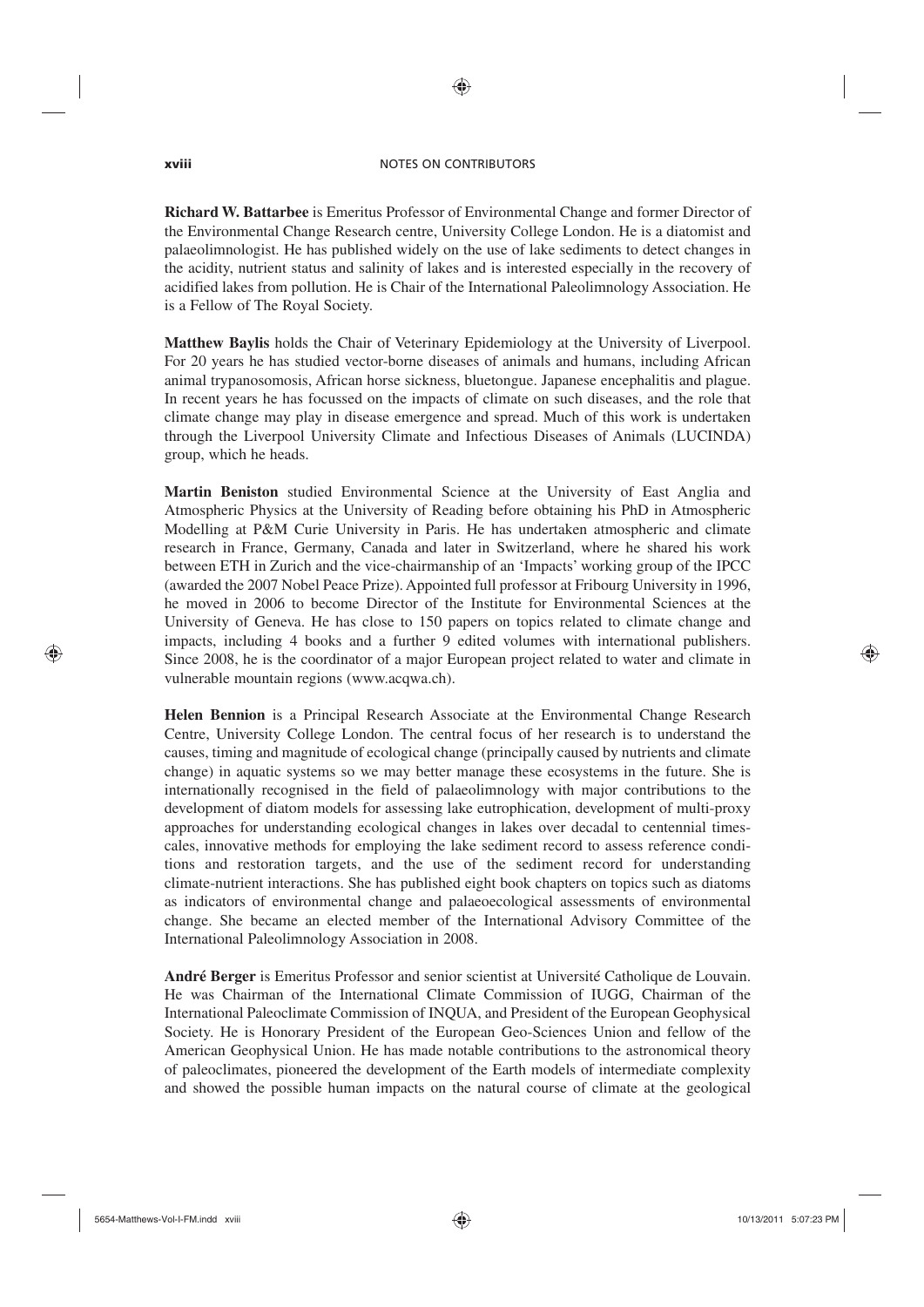### NOTES ON CONTRIBUTORS **xix**

◈

time scale. He has edited 12 books on climatic variations and has published more than 200 papers on this subject.

**Richard A. Betts** leads the Climate Impacts research team in the Meteorological Office Hadley Centre. He has worked as a climate modeller for over 18 years, and has pioneered a number of key scientific developments on ecosystem-climate feedbacks and an integrated view of climate change impacts. He was involved in development of the first coupled climate-carbon cycle general circulation model, and in subsequent advances in this field. He has a particular interest in processes of climate change and its impacts beyond the radiative effect of greenhouse gases, including anthropogenic land cover change and the effects of changes in atmospheric composition on plant physiology. He was a lead author on the Fourth Assessment Report of the Intergovernmental Panel on Climate Change (IPCC) and the Millennium Ecosystem Assessment, in both cases assessing the influence of ecosystems and anthropogenic land cover change on climate. He is now a lead author on the IPCC Fifth Assessment Report, contributing to the assessment of the impacts of climate change on terrestrial ecosystems.

**Paul Bishop** has been Professor of Physical Geography in the University of Glasgow since 1998. His undergraduate degree is from the School of Earth Sciences at Macquarie University in Sydney, as are his PhD and recently awarded DSc. His research focuses principally on longterm landscape evolution, with a key interest being the ways in which tectonics and surface processes interact, as mediated by bedrock rivers. Low-temperature thermochronology and cosmogenic nuclide analysis are key techniques for that research, which has always been undertaken with teams of post-doctoral researchers and PhD students.

**Simon P. E. Blockley** is a Quaternary scientist working on the chronology of past climate change and human adaptation. He work principally studying the timing and nature of abrupt climate change over the last 100,000 years and the role of climate change in the adaptation and later evolution of humans in the past. He has published numerous articles on both climate change and Palaeolithic archaeology. His main specialisation is high precision dating of both environmental records including radiocarbon dating, statistical age modelling techniques and particularly the use of volcanic marker horizons as tools to date and link sites together. His most recent work in this area has looked at the potential role of climate in the transition from the middle to upper Palaeolithic and the end of the Neanderthals and most recently the role of climate in the origin of agriculture at the end of the last glacial period.

**Stella M. Blockley** took a first degree and in Archaeology, and MSc in Human Osteology and Palaeopathology and a PhD in Archaeology at the University of Bradford. She then worked as a postdoctoral researcher in archaeology at Royal Holloway, University of London. She is now a teacher of science and independent researcher.

**Keith R. Briffa** is a professor and currently Deputy Director of the Climatic Research Unit, part of the School of Environmental Sciences at the University of East Anglia, Norwich, U.K. His primary research interests are in the general area of late Holocene climate change, with a geographical emphasis on Europe and northern Eurasia. His specialism is dendroclimatology, the use of tree-ring data for the purposes of climate reconstruction. He has been responsible for a number of methodological developments within this field and produced various detailed regional reconstructions of summer temperature patterns across the Northern Hemisphere spanning centuries to millennia, widely used in the study of regional and Hemispheric mean

⊕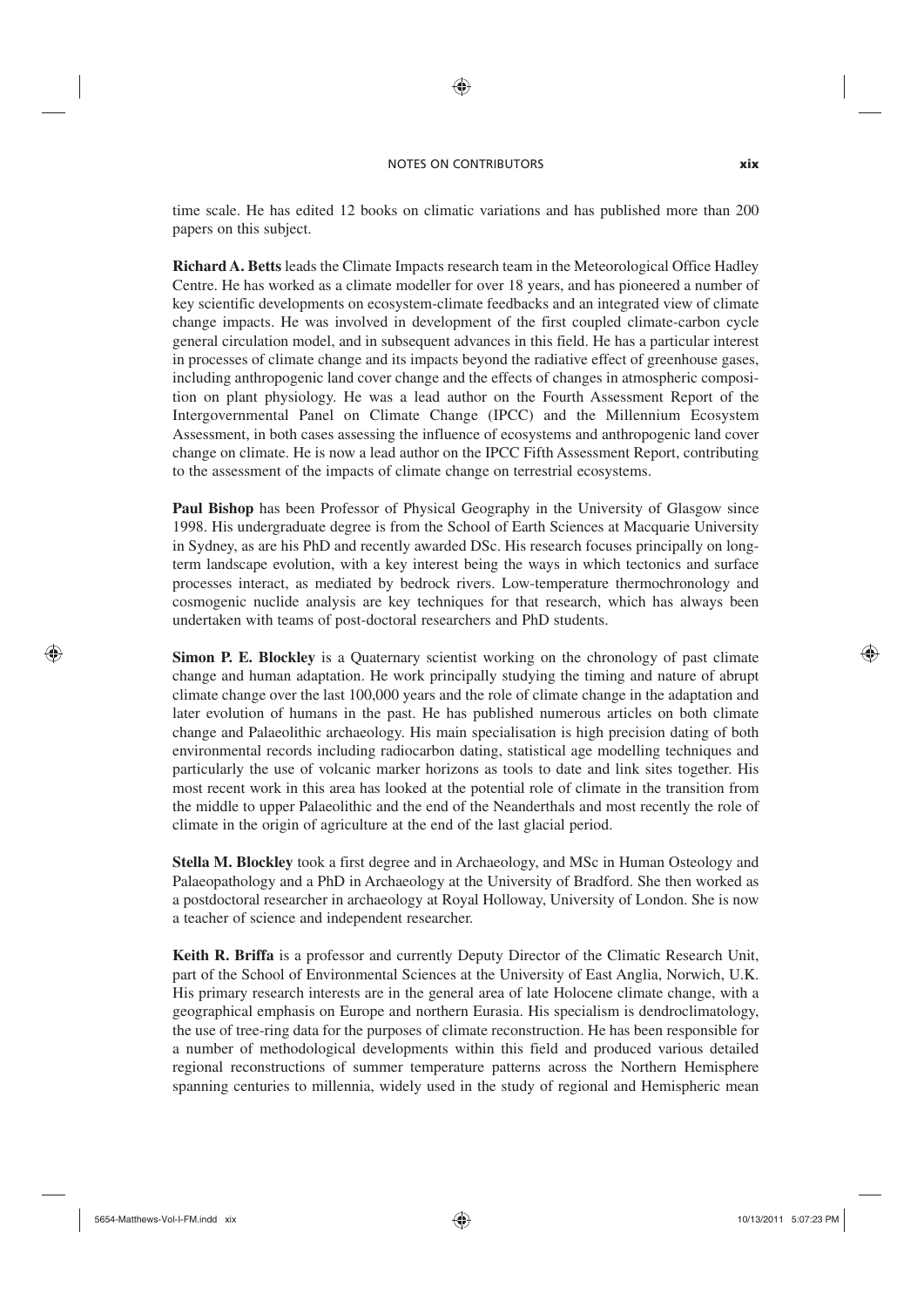### **xx** NOTES ON CONTRIBUTORS

◈

temperature change. Besides tree-ring research, his interests encompass the study of recent climate change based on instrumental records, and the application of various palaeoclimate data for describing 'natural' climate variability and its relationships with possible forcing factors. He was a Lead Author of Chapter 6 (Palaeoclimatology) of the Fourth Assessment Report of Working Group 1 of the Intergovernmental Panel on Climate Change. He has served on various national and international Scientific Steering Committees and on the editorial boards of the journals *Holocene, Boreas and Dendrochronologia*.

**Mark B. Bush** is Professor and Chair of the Conservation Biology and Ecology Program at the Florida Institute of Technology. His undergraduate and post-graduate training were at the University of Hull, UK. He has more than 30 years experience of working on the biogeography and paleoecology of tropical systems. His research focuses on fossil pollen and charcoal analysis of Neotropical settings and environmental reconstructions of past climates, fire histories, and vegetation communities. He also investigates pre-Columbian influences on the environment and responses to past climate change.

**Ian Candy** is a Senior Lecturer in Physical Geography at the Department of Geography, Royal Holloway, University of London. His main interests are understanding the cause and impact of long-term climate change on surface processes and landscapes using a range of techniques including sedimentology, micro-morphology, radiometric dating and oxygen and carbon isotopic analysis. In particular, he is interested in understanding the role of climate change and landscape evolution in early human occupation and migration in Europe and North Africa. This has led to fieldwork throughout the British Isles, France, Germany, Spain, Crete, Libya, Morocco and Jordan. Ian is Editor of the Elsevier Journal *Proceedings of the Geologists' Association*.

**Frank M. Chambers** is Professor in Physical Geography and Head of the Centre for Environmental Change and Quaternary Research at the University of Gloucestershire. His principal research interests are in (i) the magnitude, rate and direction of climatic change, especially the generation and interpretation of Holocene 'proxy'-climate records; (ii) the nature of late Quaternary environmental change, as reconstructed from lakes and mires; (iii) assessment of human impact on the landscape during the Holocene, including the application of palaeoecological techniques to assist in habitat- and landscape conservation, with an emphasis on mires and moorland; (iv) dating techniques used in Quaternary palaeoecology.

**Chris Cocklin** is Deputy Vice-Chancellor (Research & Innovation) at James Cook University, Australia. His research interests are in resources and environmental policy, agriculture and rural communities, global environmental change, sustainable development, and corporate environmental management. He was appointed by the Intergovernmental Panel on Climate Change (IPCC) as a lead author of the Fourth Assessment Report. Professor Cocklin is a member of the Queensland Premier's Advisory Council on Climate Change.

**Ben Daley** is Lecturer in Environmental Management in the Centre for Development, Environment and Policy at the School of Oriental and African Studies (SOAS), University of London. His research focuses on environmental change and environmental history, and he has lectured in geography, environmental management and sustainable development. His research has focused on the environmental history of the Great Barrier Reef and coastal Queensland; he has also worked on a variety of other environmental issues, including climate change and the environmental impacts of air transport and of tourism. He is the Academic Director of the MSc Sustainable Development programme at SOAS.

⊕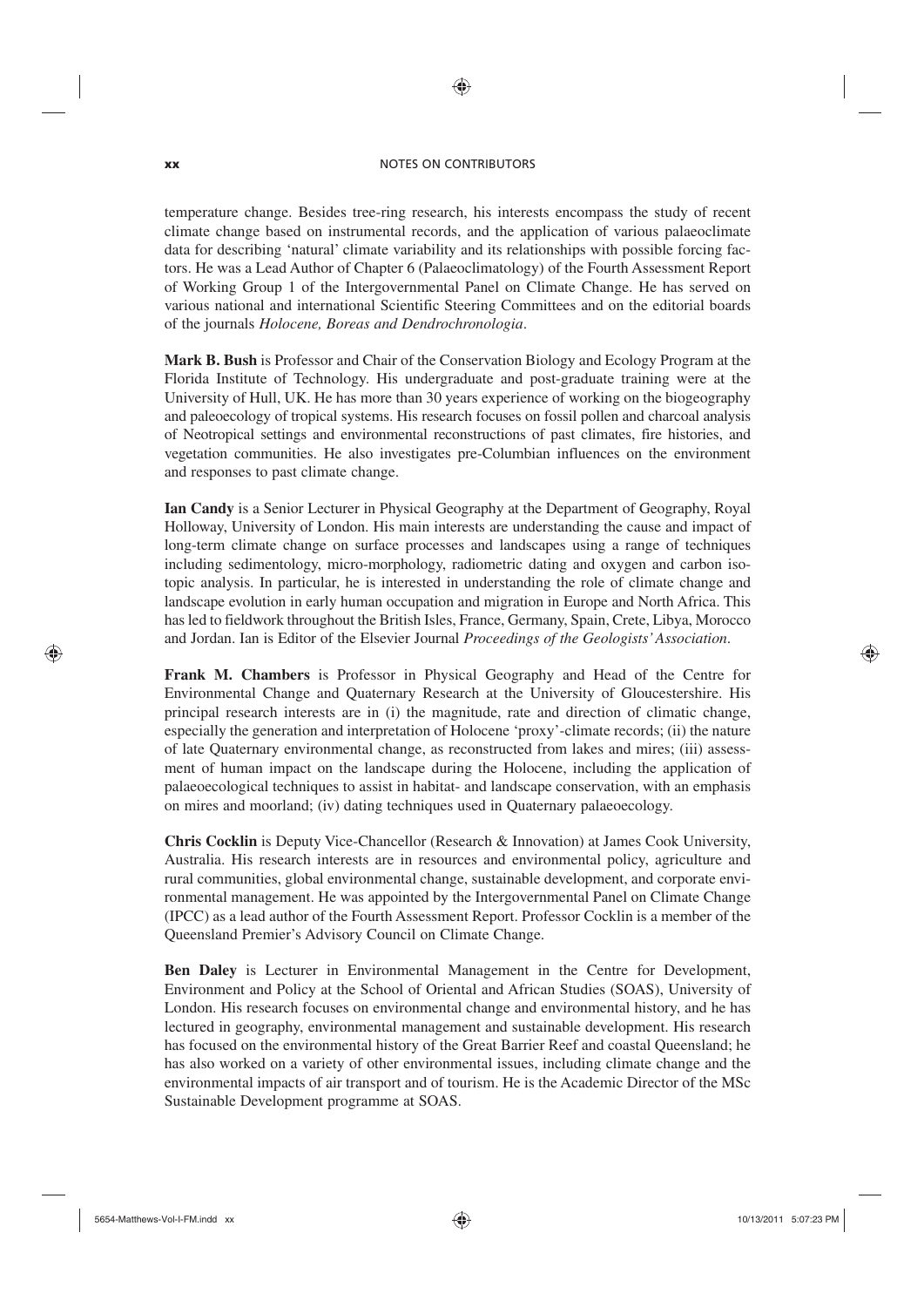### NOTES ON CONTRIBUTORS **xxi**

◈

**Siwan M. Davies** is Reader in Physical Geography at Swansea University. She is a graduate of Oxford University and completed her PhD and MSc at Royal Holloway University of London. Her research involves using volcanic ash layers as marker horizons (tephrochronology) to provide independent chronological control for testing hypotheses relating to abrupt climatic changes that occurred over the last 150,000 years. She is currently involved with tracing these horizons in the Greenland ice-cores as well as in North Atlantic marine sediments.

**Alastair G. Dawson** is a graduate of the University of Aberdeen (BSc Hons), Louisiana State University (MSc) and the University of Edinburgh (PhD). He was appointed Professor of Quaternary Science in 1998 at Coventry University. Since 2005 he has been Professor at the University of Aberdeen where he is Assistant Director of the Aberdeen Institute for Coastal Science and Management (AICSM). He is the author of numerous papers on climate change research, His book, *Ice Age Earth* is highly acclaimed and recently, 'So Foul and Fair: A history of Scotland's weather and climate' has received international recognition. In addition to his research interests in climate change, Alastair has undertaken coastal change research for many years. Since 1987 he has published widely in the field of tsunami geoscience.

**Anne de Vernal** is Professor in the Department of Earth and Atmospheric Sciences of the Université du Québec à Montréal (UQAM), where she teaches paleontology and 'Global Changes' on time scales ranging from centuries to millions of years. Since 2006, she is director of the Geochemistry and Geodynamics Research Center GEOTOP. Anne de Vernal is acknowledged for her contributions in the field of marine palynology and paleoceanography. She participated to several expeditions in the North Atlantic, Arctic and sub-Arctic basins to explore the climate and oceanographic history of the last million of years.

**John A. Dearing** is currently Professor of Physical Geography in the School of Geography at the University of Southampton, UK. For over 30 years he has studied long-term interactions between human activity and environmental change through magnetic and other analyses of lake sediments. More recently, he has focused his research on how we can learn from the past about the functioning and management of contemporary socio-ecological systems, particularly with regards complex and nonlinear effects. This research lies at the heart of his involvement with the IGBP-PAGES Focus 4 programme 'Past Human-Climate-Ecosystem Interactions', which he currently chairs.

**Tim Denham** (PhD 2004 Australian National University) is a Monash Research Fellow at Monash University, Victoria, Australia. Over the last decade, his research has focused on the emergence and transformation of agriculture in the highlands of Papua New Guinea, including the development of a practice-centred method for the investigation of early agriculture. Recently his spheres of interest have broadened to include: global perspectives on early agriculture; the Holocene histories of Island Southeast Asia, Melanesia and Australia; and, the contribution of archaeology to understanding current environmental problems. He was the lead author and organizer of PNG's successful nomination of the Kuk Swamp site to UNESCO's World Heritage List (2008).

**Marianne S. V. Douglas** is a Professor in the Department of Earth and Atmospheric Sciences at the University of Alberta, Edmonton, Canada. A biologist by training, her PhD (1993, Queen's University, Canada) focussed on paleo- and environmental change in the High Arctic. After completing two years of postdoctoral research at the University of Massachusetts,

⊕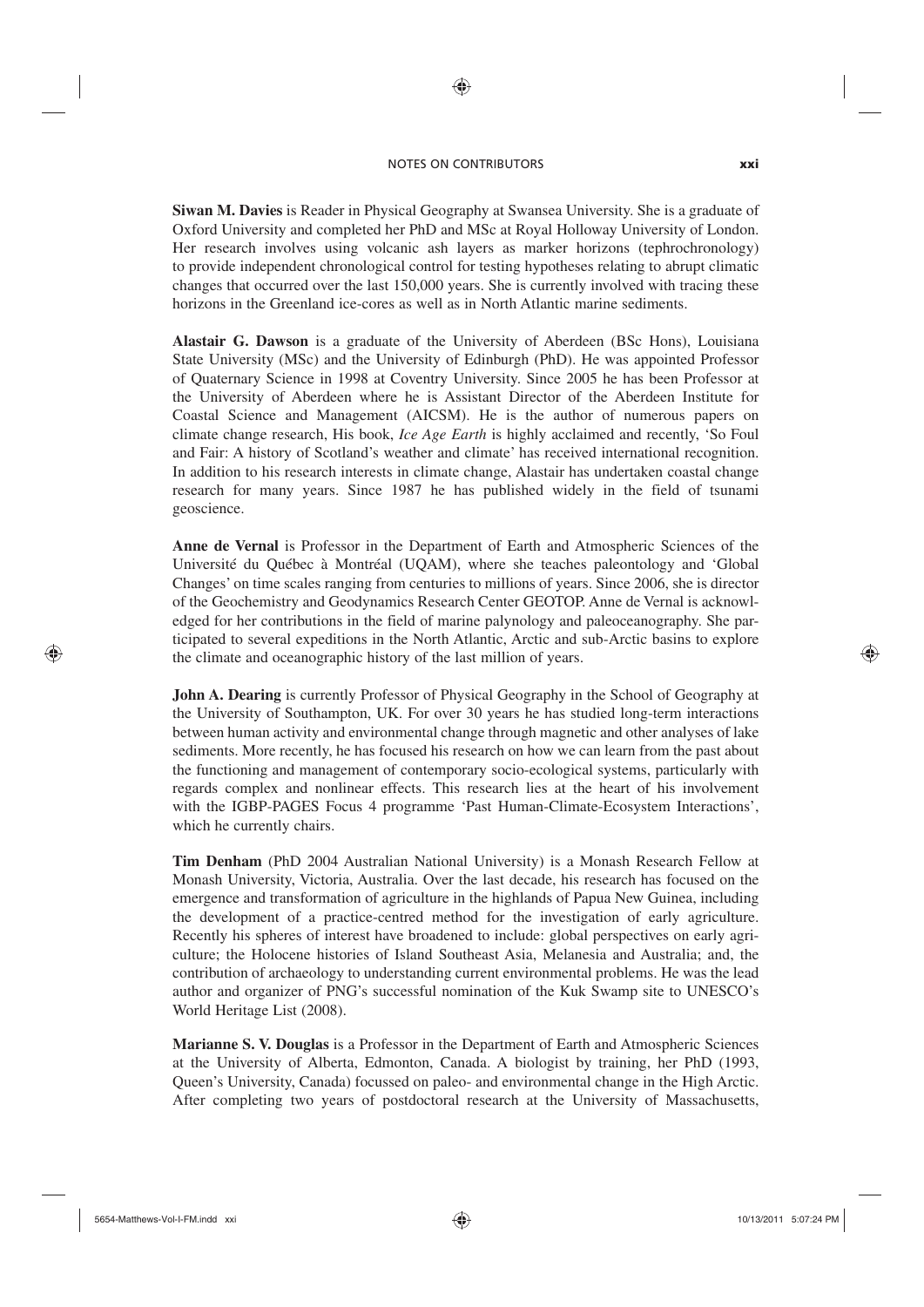### **xxii** NOTES ON CONTRIBUTORS

◈

Amherst, she moved to the Geology Department at the University of Toronto where she held a Canada Research Chair (Tier 1) in Global Change. In 2006 she relocated to the University of Alberta to take up the directorship of the Canadian Circumpolar Institute. Her research interests continue to focus on environmental change in both polar regions.

**Georgina Endfield** is a Reader in Environmental History in the School of Geography, University of Nottingham. Her research focuses on mainly on the environmental and climate history of colonial Mexico and nineteenth century central, southern and eastern Africa. She has published her research in journals across the disciplines of geography, history, archaeology and the history of science and is the author of *Climate and Society in Colonial Mexico: A Study in Vulnerability* (Blackwell, 2008).

**Erich Fischer** is a Senior Scientist at the Institute for Atmospheric and Climate Science, ETH Zurich, Switzerland. His research focuses on climate extremes, their driving processes, their changes under increasing greenhouse gas concentrations, associated projection uncertainties. He further collaborates with private and public partners in order to understand the potential impacts of climatic estremes. A second research interest includes the climate response to volcanic eruptions.

**Jane Francis** is Professor of Palaeoclimatology and Dean of the Faculty of Environment at the University of Leeds, UK. A geologist by training from the University of Southampton, she was a NERC Postdoctoral Fellow in London; palaeobotanist at the British Antarctic Survey; Australian Research Fellow at the University of Adelaide; lecturer at the University of Leeds and a Royal Society Leverhulme Trust Senior Research Fellow. Her interests include ancient climates and she studies fossil plants from the Arctic and Antarctica to decipher high-CO2 climates of the past. She was awarded the Polar Medal for her contribution to British polar research.

**David Frank** is a dendroclimatologist at the Swiss Federal Research Institute WSL. His research interests include regional to hemispheric-scale climate variability, the impacts of climate change on intraseasonal to multicentennial tree growth, the global carbon cycle and methods of climate reconstruction. He has published on a wide variety of global climate change related topics in over 60 peer-reviewed articles and has collected tree-ring data from the boreal forests of Alaska to the tropical forests of New Caledonia.

**Sherilyn C. Fritz** is the George Holmes University Professor at the University of Nebraska– Lincoln, with appointments in the Department of Geosciences and School of Biological Sciences. Her research interests are in long-term environmental change, particularly using fossil record to reconstruct natural patterns of climate variation and to evaluate human impact on lakes. She has major research projects in the North American Great Plains and northern Rocky Mountains and in the tropical Andes and Amazon Basin of South America. Fritz serves on the editorial board of three major journals in geosciences and is co-director of the University of Nebraska's Water Resources Research Initiative.

**René D. Garreaud** is an Associate Professor in the Department of Geophysics at the Universidad de Chile. His research focuses on dynamic and synoptic climatology and its links to past, present and future climate variability in South America and the surrounding oceans, with emphasis on the climate of the Andes. His work is based on the analysis and diagnosis of both observations and computer-based simulations. He has participated in several field experiments

⊕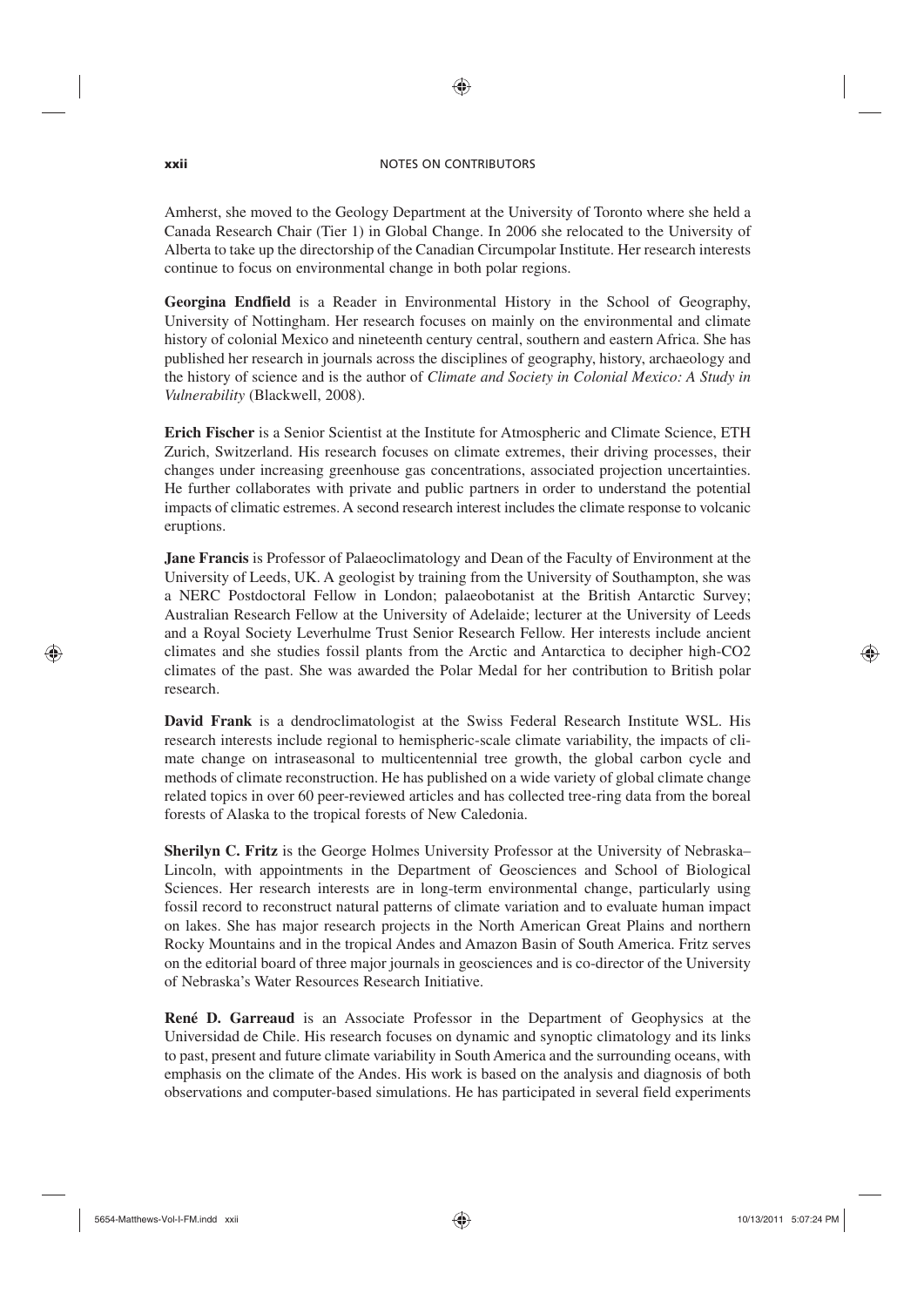### NOTES ON CONTRIBUTORS **xxiii**

in South America and published over 30 peer-reviewed articles and book chapters. He received his PhD in 1999 from the University of Washington at Seattle, WA, USA.

**Peter Gell** is Professor of Environmental Science and Director of the Centre for Environmental Management at the University of Ballarat, Australia. He leads the Water theme within IGBP PAGES Focus IV 'Human-Climate-Environmental Interactions'. Within that focus he contributes to Limpacs as co-leader of the 'Salinity, Climate Change and Salinisation' working group. He applies fine resolution paleolimnology to establish the historical range of variability in wetland systems to quantify the degree of human impact on catchments and climates. He also uses river diatom assemblages as a means of auditing the benefits of catchment restoration programs.

**Ian D. Goodwin** is Associate Professor in Climate and Coastal Risk at Macquarie University. Ian has 30 years research experience in the fields of climatology, paleoclimatology and climate change science, coastal and marine geoscience, coastal oceanography, polar glaciology environmental geoscience, environmental hazard definition and impact management within Australia and overseas, specifically in South Pacific Islands and Antarctica. His papers have documented and provide new mechanisms for coastal evolution, sea-level change and ENSO, the impact of glacio-isostasy on coastlines, wave climate change and its impact on forcing regional shoreline alignment rotation and sediment transport variability, longshore sand transport on coasts in the south-west Pacific, south-eastern Australia, and on high-resolution synoptic climate reconstructions for Antarctica and the extratropical Southern Hemisphere. He has developed an integrated approach to researching: earth system archives using ice cores, corals and sediments; earth system processes using the sedimentary record and the instrumental record; regional climate change; and, the modelling, prediction and management of hydrological and coastal change.

**Iain Gordon** completed his PhD in Zoology from Cambridge University with postdoctoral research on the management of wetlands for biodiversity conservation in the Camargue, France. During the next 15 years of his career at the Macaulay Institute in Scotland he built a research team of 65 scientists to specialise in understanding and mitigating rural land management impacts on biodiversity and ecosystem services. He joined the Commonwealth Scientific and Industry Research Organization (CSIRO) in Australia six years ago to lead the Rangeland and Savannas group, based in Townsville where he led CSIRO's Building Resilient Biodiversity Assets Theme. Iain returned to Scotland in 2010 and is now chief executive and director of The James Hutton Institute. He has an extensive academic record as evidenced by his substantial list of publications in international peer reviewed journals (over 180), four books (two in the past two years), editorial positions on seven international journals.

**Jemma L. Gornall** gained her PhD from the University of Aberdeen in 2005. She worked as a Post-doctoral researcher for three years studying the effects of climate change on high latitude ecosystems. She has worked as a climate impacts research scientist at the UK Meteorological Office Hadley Centre for the last three years. Her research facilitates a more integrated approach to the assessment of climate change impacts in areas, such as agriculture, natural ecosystems, water resources, glaciers, urban areas and human health.

**William D. Gosling** is a Lecturer in Earth and Environmental Sciences at The Open University with a special interest in human, climate and environment interactions during the Quaternary

◈

⊕

◈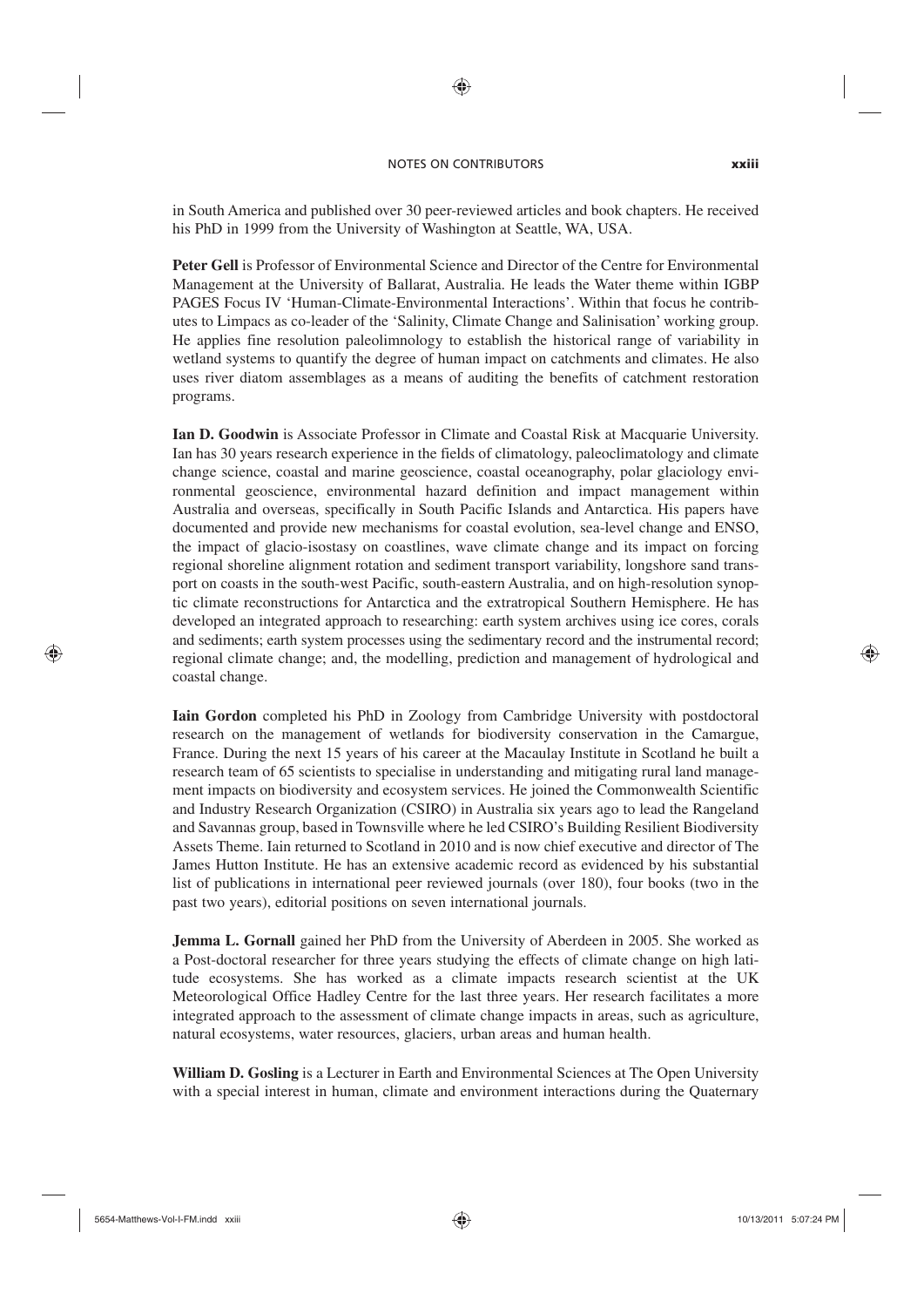#### **xxiv** NOTES ON CONTRIBUTORS

◈

in the tropics. He employs a multiproxy approach to help understand past environmental change, with particular focus on vegetation reconstruction based upon pollen analysis. Major projects include the investigation of Lakes Titicaca (Bolivia/Peru) and Bosumtwi (Ghana); two of only a handful of terrestrial tropical records to span multiple glacial-interglacial cycles.

**Stephan Harrison's** main research interests lie in geomorphological responses to climate change, especially in mountain regions. He has worked for 12 field seasons on the glaciers of Patagonia studying their fluctuation histories since the Last Glacial Maximum and the geomorphological impact of recent glacier retreat on valley-side slopes. He also has research interests in the philosophy of physical geography. He has written on the ontology of quantum theory as an argument against realist philosophy in geography, and argued for the identification of emergent properties in landscapes as an alternative to the reductionist model-building paradigm. He is a co-author, with Steve Pile and Nigel Thrift, of *Patterned Ground: Entanglements of Nature and Culture* which was published in 2004.

**Alan Haywood** is Professor of Palaeoclimate Modelling at The University of Leeds, Leeds, UK. He is also principal investigator for palaeoclimate within the National Centre for Atmospheric Science. His expertise is in climate modelling. With an Earth science background he brings an understanding of the geological record to modelling that provides a robust interpretation of the geological data used to initialise models. His research focuses on understanding the processes that governed past climates. In particular, his interests and expertise lie in the synthesis of palaeoenvironmental data and its use within climate, ice sheet and vegetation modelling exercises. From 2003 to 2007 he was a Principal Investigator at the British Antarctic Survey, charged with the development and management of a multi-million pound research programme, Greenhouse to Ice-house Evolution of the Antarctic Cryosphere and Palaeoenvironment. In 2007 he was the recipient of a USGS Mendenhall Fellowship award that forms part of the PRISM project (Pliocene Research Interpretations and Synoptic Mapping). In 2008 he was awarded a Philip Leverhulme Prize in recognition of his contribution to palaeoclimatology. In 2011, he was awarded an EU ERC award for Pliocene climate modelling. He has published more than 60 papers on climate and environmental modelling.

**Daniel Hill** is a Postdoctoral Research Associate in Climate Change at the British Geological Survey. His main research focus is on modelling the climate of the Pliocene Epoch and applying an integrated Earth system approach to studying past climate. Having previously worked extensively with ice sheet models, he has recently been awarded an Early Career Fellowship by the Leverhulme Trust to apply the latest Hadley Centre climate and Earth system models to key palaeoclimates, to be hosted by the School of Earth and Environment at the University of Leeds.

**Wim Z. Hoek** is Lecturer of Quaternary Geology and Geomorphology at the Department of Physical Geography, Utrecht University. His research is focused on the late Weichselian and early Holocene climate and associated environmental changes, including dating and correlation. He is actively involved in the INTIMATE project, which aims to synthesise ice-core, marine and terrestrial records that span the Last Termination (*c*.60–8 ka cal. BP). He is editorin-chief of the *Netherlands Journal of Geosciences*, and serves on the editorial boards of *Quaternary Geochronology* and *Proceedings of the Geologists' Association*.

**William R. Howard** is a research scientist currently at the Office of the Chief Scientist in Canberra Australia, and a Visiting Fellow at Australian National University. He works on

⊕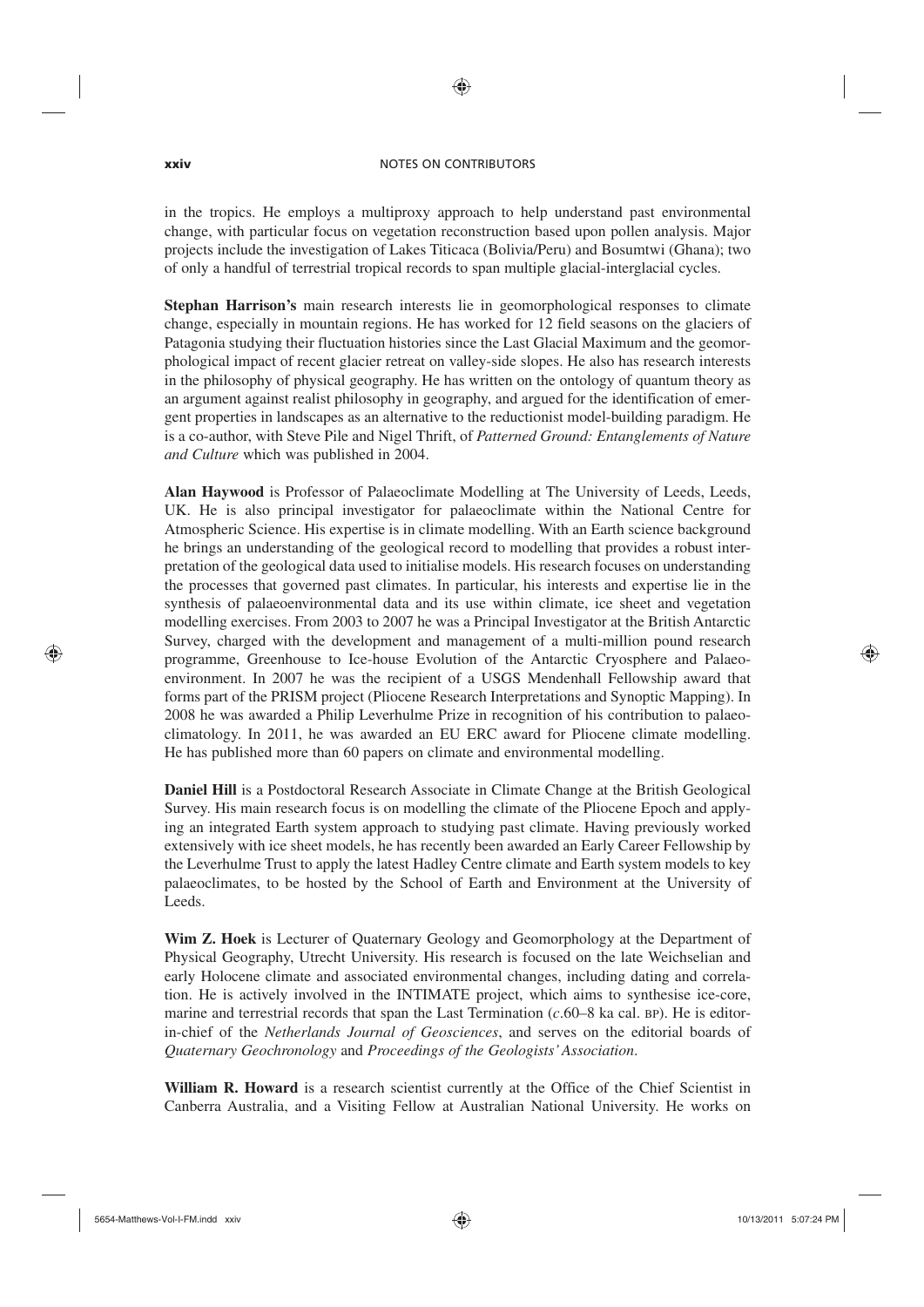### NOTES ON CONTRIBUTORS **xxv**

◈

marine climate change, with particular emphasis on ocean acidification and its impacts on the past, current, and future ocean. He is particularly interested in the ocean carbon cycle and the responses of marine ecosystems to climate change. His work focuses on the insights into climate change that can be inferred from ocean sediment records as a baseline for pre-industrial conditions and as a tool for understanding the impacts of large-magnitude climate changes of the scale anticipated in the coming centuries. His expertise is in palaeoecology and lowtemperature isotopic geochemistry.

**Jed O. Kaplan** is a Swiss National Science Foundation Professor in the Environmental Engineering Institute at the Ecole Polytechnique Fédérale de Lausanne. His research focuses on the development and application of global vegetation models to study the role of land cover in the Earth system. Another focus is on studying how preindustrial anthropogenic deforestation affected the global carbon cycle, and how early civilizations influenced large-scale patterns in vegetation cover through soil erosion and irrigation. He is also involved in projects on reconciling the ice core record of past atmospheric  $N<sub>2</sub>O$  concentrations and paleoecological data-model assimilation for land cover reconstructions.

**Reto Knutti** is Professor for Climate Physics at the Institute for Atmospheric and Climate Science at ETH Zurich, Switzerland. His research focuses on changes in the global climate system caused by the growing emissions of anthropogenic greenhouse gases like carbon dioxide. He uses numerical models of different complexity to quantify uncertainties in climate projections and he develops methods to constrain important feedback processes in the climate system by comparing observations with model results. Reto Knutti is a lead author of the fourth and fifth assessment report of the Intergovernmental Panel on Climate Change (IPCC).

**Tatiana V. Kuznetsova** is Associate Professor in the Department of Paleontology at the Moscow State University, where she teaches diverse courses in paleontology. In 1995 she received her PhD for the research "Eopleistocene horses of Asia." Her main research interests lie in Quaternary geology and biostratigraphy, late Pleistocene and Holocene history of mammoth Fauna, and the origin and evolution of Equidae. She is a member of the international working group studying DNA of the extinct species of Mammoth Fauna and is participating in the project "The collapse of the mammoth steppe ecosystem.

**Sietse O. Los** is a Reader in Remote Sensing in the Department of Geography, Swansea University (UK). His research interests are in satellite observation of global vegetation, landcover change, the global carbon and hydrological cycles and interactions between the atmosphere and biosphere. He previously worked with the Global Inventory Modeling and Monitoring System (GIMMS) group at NASA Goddard Space Flight Center in the US and was Acting Director and Programme Manager of the Natural Environment Research Council (NERC) Climate & Land-Surface Systems Interaction Centre (CLASSIC) in the UK.

**Paul Markwick** is Technical Director at GETECH Group plc., and holds visiting Research Fellowships at the University of Leeds and University of Bristol. He graduated from Oxford University in 1987 and received his PhD from the University of Chicago in 1996. His active research interests include global tectonics, the reconstruction of global palaeolandscapes and palaeodrainage, palaeoclimatology and palaeoceanography. He is currently working on developing process-based models to predict lithofacies character and distribution using palaeogeography and Earth System Models, and on completing a set of Mesozoic – Cenozoic palaeolandscape maps of Antarctica.

⊕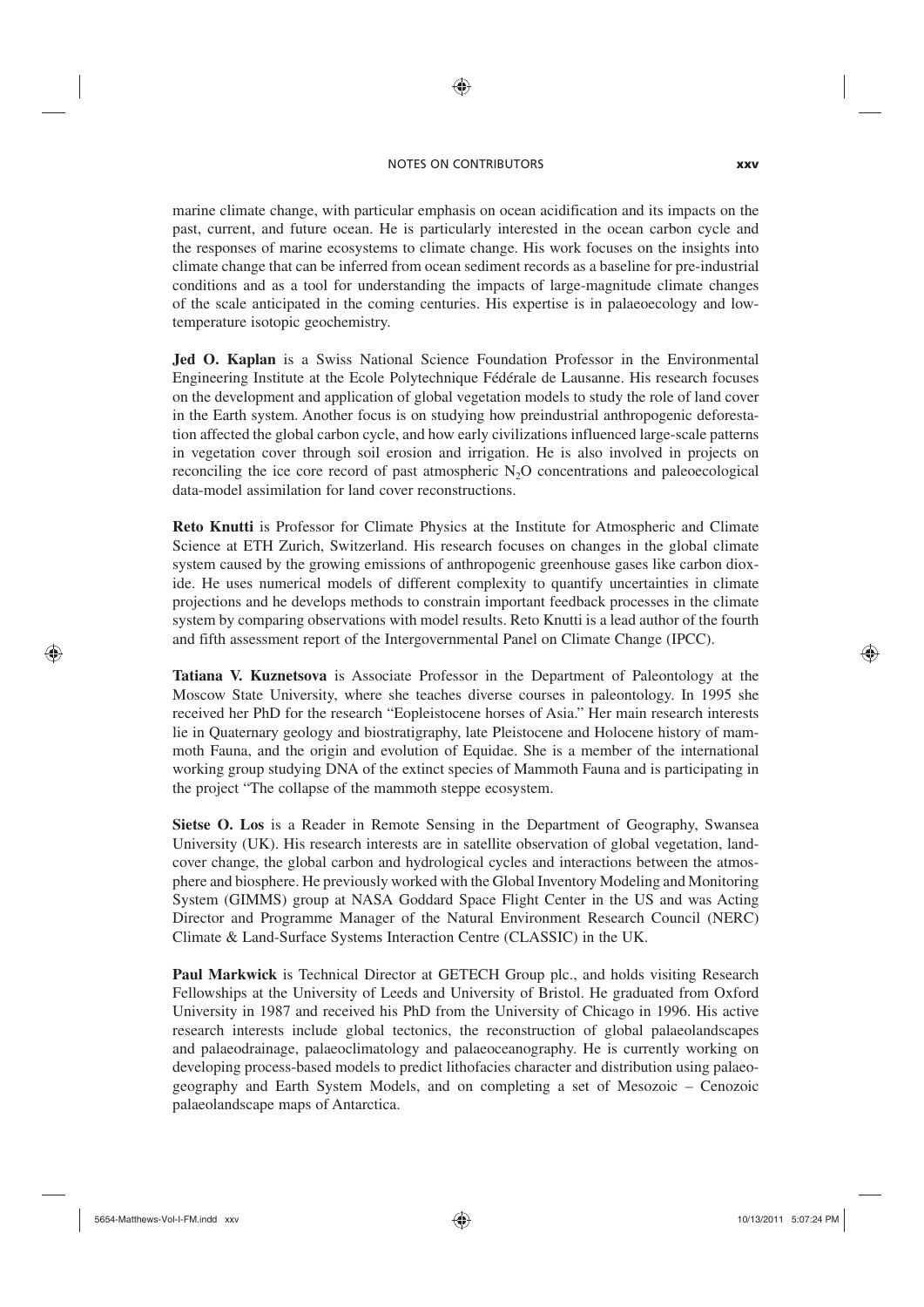### **xxvi** NOTES ON CONTRIBUTORS

♠

**Shawn Marshall** is a Professor of Glaciology and a Canada Research Chair in Climate Change at the University of Calgary. He studies glacier-climate processes, glacier dynamics, and the role of Quaternary and contemporary ice sheets in the global climate system. His research includes field and modelling studies in western and Arctic Canada, Iceland, and Greenland.

**Joseph A. Mason's** research is focused on the interpretation of landforms, sediments and soils in aeolian and hillslope systems as products of geomorphic processes, climate change and human impacts. Toward this end, he has investigated the stratigraphy and paleoenvironmental significance of loess and hillslope deposits in the central U.S.A. He and his colleagues have also studied the chronology of dune activity and dunefield geomorphology in the Great Plains and China, to assess long-term and recent changes in moisture, wind regime and human impacts. Mason is Professor of Geography at the University of Wisconsin-Madison, where he received his PhD in 1995.

**John A. Matthews** is Emeritus Professor of Physical Geography at Swansea University, Wales, UK, where he was also Director of the Swansea Radiocarbon Dating Laboratory. His main research interests are in Holocene environmental change, with particular reference to glacier and climatic variations, landscape change and dating techniques. While based at the Universities of London, Edinburgh, Cardiff and Swansea, Professor Matthews has led 40 Jotunheimen Research Expeditions to southern Norway for which he received the Ness Award of the Royal Geographical Society in 1988 and was honoured by an invitation to meet the King and Queen of Norway at a State Banquet at Buckingham Palace in 2005. As founding editor of *The Holocene* he has edited well over 100 issues of this interdisciplinary journal dedicated to recent environmental change. His publications include 150 papers in a wide range of scientific journals and seven books, including *The Ecology of Recently-Deglaciated Terrain* (Cambridge University Press, 1992); *The Encyclopaedic Dictionary of Environmental Change* (Arnold, 2001) and *Geography: A Very Short Introduction* (Oxford University Press, 2008).

**Claire McDonald** is a Research Associate in Statistical Ecology at the Centre for Ecology and Hydrology. After studying zoology at the University of Glasgow (BSc Hons) and then biodiversity and conservation at the University of Leeds (MSc), Claire discovered her interest in ecological interactions and drivers of environmental change. She completed a PhD at the University of Leeds examining insect trace fossils from Antarctica and comparing this evidence of insect life with modern analogues in Chile. Claire has undertaken fieldwork in a variety of places such as Chile, Svalbard, Greece, the Azores, Thailand, Kenya and Tanzania. Her current role involves understanding environmental change through statistical analyses.

**Matt McGlone** is a senior research scientist at Landcare Research, a Government-owned environmental research institute based at Lincoln, New Zealand. His main research interests are: Pleistocene-Holocene palaeoecology, with particular reference to climate change, fire, wetlands and the New Zealand subantarctic; environmental change resulting from prehistoric settlement; biogeography of the New Zealand region; and plant traits and adaptation. His publications include over 130 papers and two books. He is a Fellow of the Royal Society of New Zealand.

**H. Jay Melosh** is a Regents Professor at the Lunar and Planetary Laboratory, University of Arizona. He is considered an expert on the subject of impact cratering, a field he has studied and published about for 30 years. He is also a Science Team Member on NASA's Deep Impact mission that successfully impacted an instrument package into Comet Tempel 1 on 4 July 2005.

⊕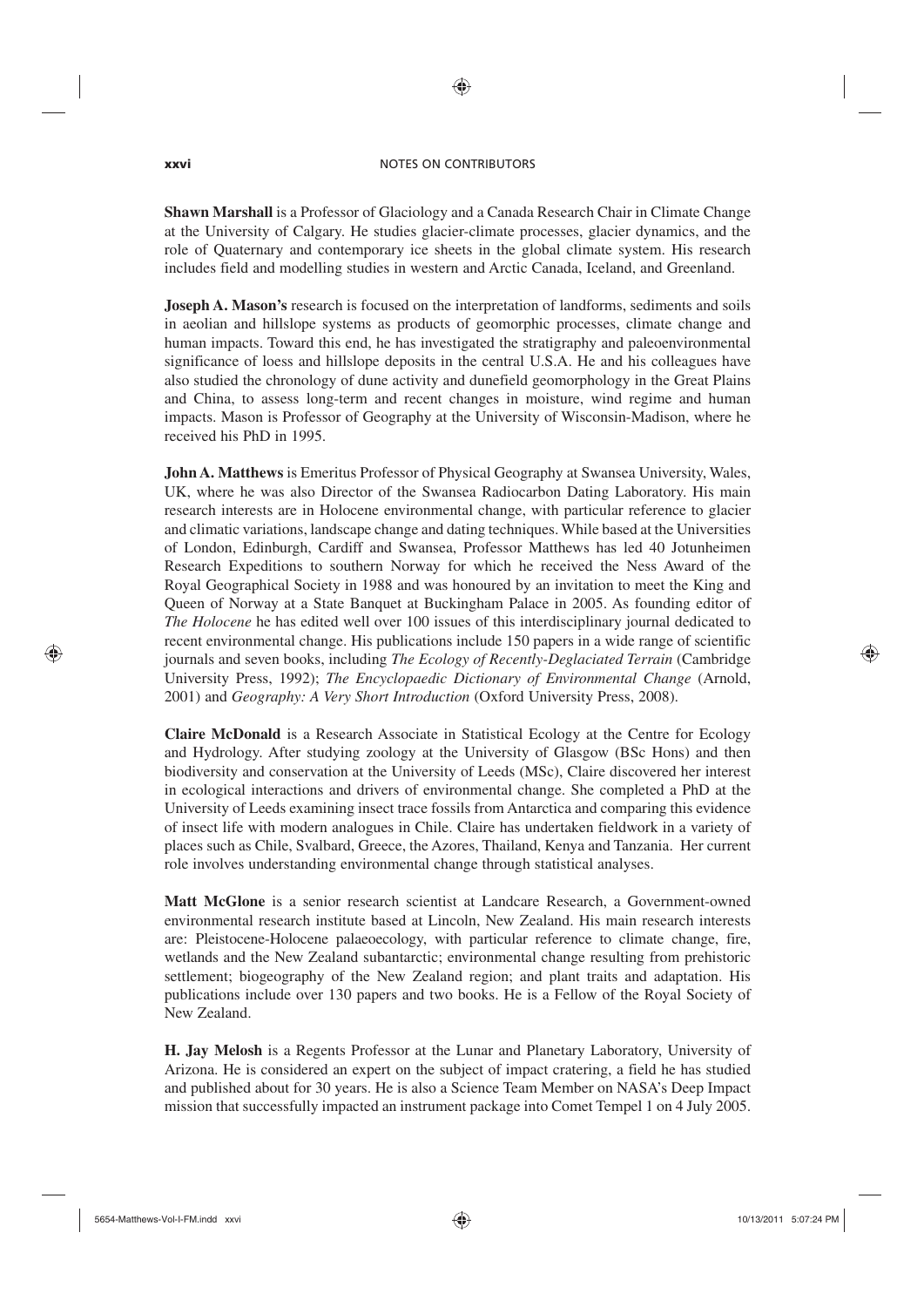### NOTES ON CONTRIBUTORS **xxvii**

♠

He received an AB degree in Physics from Princeton University in 1969 and a PhD in Physics and Geology from Caltech in 1973. His principal research interests are impact cratering, planetary tectonics, and the physics of earthquakes and landslides. His recent research includes studies of the giant impact origin of the moon, the K/T impact that extinguished the dinosaurs, the ejection of rocks from their parent bodies and the origin and transfer of life between planets. Professor Melosh is Fellow of the Meteoritical Society, the Geological Society of America, the American Geophysical Union and American Association for the Advancement of Science. He was awarded the Barringer Medal of the Meteoritical Society in 1999, the Gilbert prize of the Geological Society of America in 2001, the Hess medal of the American Geophysical Union in 2008 and was a Guggenheim Fellow in 1996–1997. Asteroid #8216 was named 'Melosh' in his honour. He was elected to the National Academy of Sciences in 2003. He has published approximately 150 technical papers, edited two books and is the author of a major monograph, *Impact Cratering: A Geologic Process* (Oxford University Press, 1989). He is currently preparing a graduate level textbook entitled *Planetary Surface Processes*.

**Craig Miller** is a Scientist and Environmental Consultant working to integrate social and ecological knowledge in the quest for sustainable development, sustainable livelihoods, and a healthy environment. He has a background in conservation and restoration ecology, but has more recently worked with Australian dairy farmers to reduce their vulnerability to the complex dynamics of the climate-commodity system, rural Indonesian groups to identify adaptation options for sustainable livelihoods in the face of climate change, and a watershed management board in the Philippines seeking water security from a contested watershed subject to a variable climate and increasing population. His research philosophy is transdisciplinary and integrative, and he is continuing to learn how best to apply system dynamics methods to the process of integrating scientific theory and stakeholder knowledge to address complex and/or disputed problems.

**Cary J. Mock** is a climatologist in the Geography Department at the University of South Carolina. His research and teaching interests are in synoptic climatology, historical climatology and environments and late Quaternary paleoclimatology. His synoptic and paleoclimatic research has focused on the western United States and Beringia, which includes the application of modern synoptic climate analogs to aid in data/model comparisons. His historical climate research has dealt with climate reconstructions of the last several centuries for various areas over North America, and most recently, he has worked on historical hurricane reconstructions for the Atlantic Basin and the Western Pacific Ocean.

**Katie Moon** is a PhD candidate at James Cook University, Australia. Her research focus is on the social dimensions of policy development and implementation for the conservation of biodiversity on privately managed land. Prior to commencing her research career, Katie worked in the environmental policy arena for 10 years within Australia and Europe, both in government and the private sector. She was responsible for regional and national environmental policy development in the UK, and for the implementation of environmental policy in Australia.

**Andrew P. Morse** is a Reader in Climate Impacts in the School of Environmental Science, University of Liverpool. He works on the impacts of climate variability and climate change on human and animal health. He is best known for his work in integrating impacts models, especially dynamic malaria models, into seasonal scale ensemble prediction systems. Most recently he has started to work on climate change model outputs integrating the same impact models using probabilistic approaches to bound the uncertainties in such projections.

⊕

◈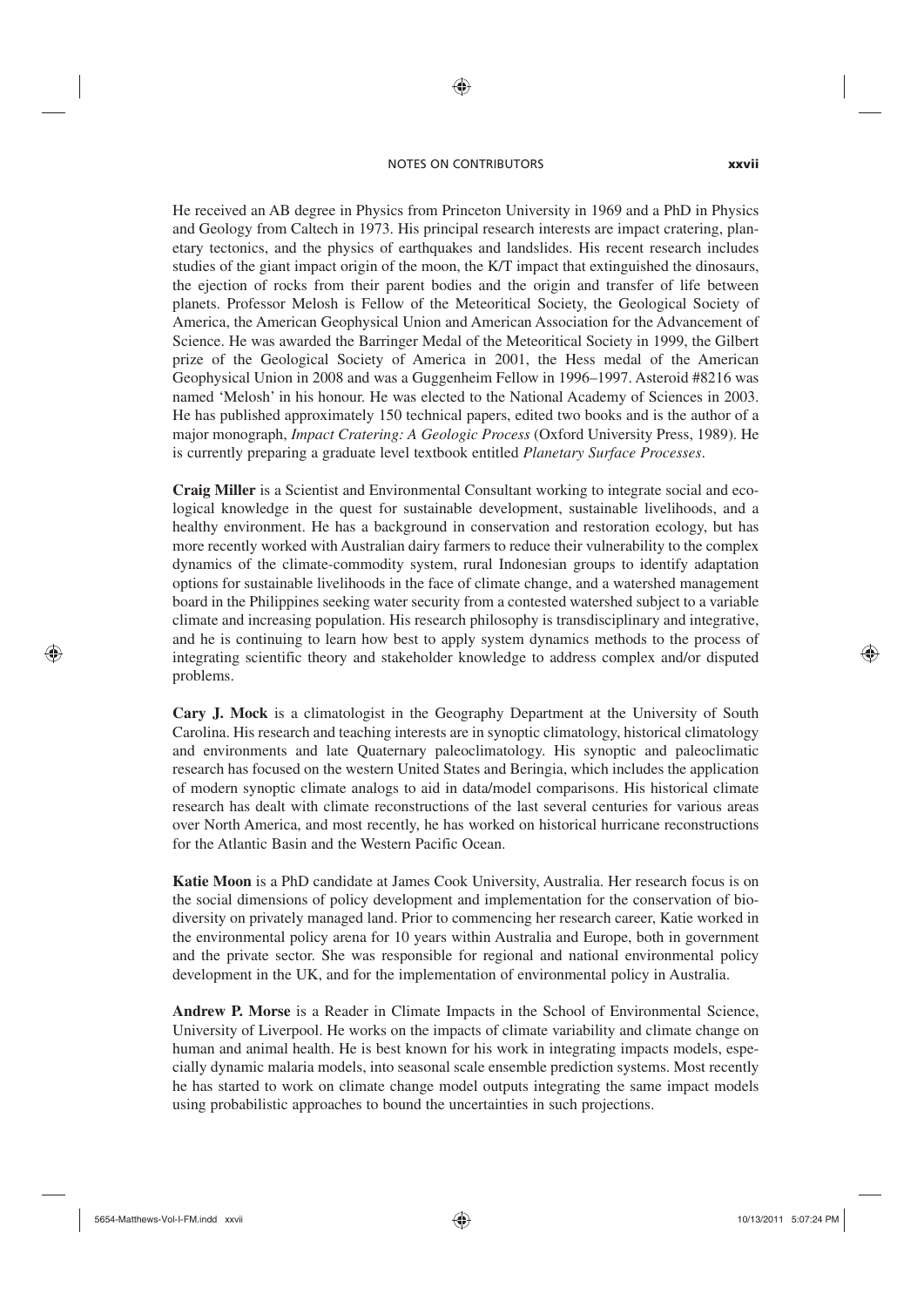#### **xxviii** NOTES ON CONTRIBUTORS

♠

**Raimund Muscheler** is Research Fellow of the Royal Swedish Academy of Sciences and is working at the Department of Earth and Ecosystem Sciences at Lund University. His research focuses on cosmogenic radionuclides measured in tree rings, sediments and ice cores. This field comprises topics such as solar and geomagnetic modulation of galactic cosmic rays, the production and atmospheric transport of 10Be and the effects of changes in the carbon cycle on atmospheric radiocarbon. Reliable reconstructions of past changes in solar activity and the influence of solar activity variations on climate are among his main interests.

**Donald R. Nelson** is Assistant Professor in the Department of Anthropology at the University of Georgia, USA, and Visiting Fellow at the Tyndall Centre for Climate Change Research at the University of East Anglia, UK. He works with communities in water-stressed regions and focuses on water resources management, drought mitigation, and rural development. He places strong emphasis on participatory methods and local planning processes as a way to promote human well being and adaptation to changing social and biophysical environments.

**Kevin J. Noone** is Professor of Chemical Meteorology at the Department of Applied Environmental Sciences and the Stockholm Resilience Centre at Stockholm University, and is Director of the Swedish Secretariat for Environmental Earth System Sciences (SSEESS) at the Royal Swedish Academy of Sciences. He was Executive Director of the International Geosphere-Biosphere Programme from 2004–2008. He has a background in Chemical Engineering, and Civil and Environmental Engineering, Oceanography, Meteorology Atmospheric Physics. His primary research interests at present are in the area of atmospheric chemistry & physics, the effects of aerosols and clouds on air quality and the Earth's climate, and Earth System Science for Sustainability. Kevin has headed up of a number of large international field experiments, and is (or has been) a member of a number of international committees and boards, currently including chairing the European Academies Science Advisory Council's Environment Steering Panel and is vice-Chair of the International Group of Funding Agencies. He is author/coauthor of more than 120 scientific articles and 10 book chapters.

**Patrick Nunn** is Professor and Head of School of Behavioural, Cognitive and Social Sciences at the University of New England. His research interests are in Pacific Islands and include Quaternary-to-future climate change, plate-boundary tectonics, geomythology and geoarchaeology. In addition to more than 195 peer-reviewed publications, he has written several books including *Oceanic Islands* (Blackwell, 1994); *Environmental Change in the Pacific Basin* (Wiley, 1999); *Climate, Environment and Society in the Pacific during the Last Millennium* (Elsevier, 2007) and *Vanished Islands and Hidden Continents of the Pacific* (University of Hawai'i Press, 2009). In 2003 he was awarded the Gregory Medal for 'outstanding service to science in the Pacific'.

**Frank Oldfield's** career spans over 50 years, mostly in UK Universities, with short spells overseas and a five-year period as Executive Director of the IGBP PAGES project in Bern, Switzerland. His research interests have included vegetation history, short-lived radioisotope chronologies, environmental magnetism, the role of human activities in modifying the environment and climate change. He is Emeritus Professor of Geography in the University of Liverpool.

**Hermann Österle** has been working in Potsdam Institute for Climate Impact Research (Germany) as a scientist in the climate research program since 1993. He graduated from the

⊕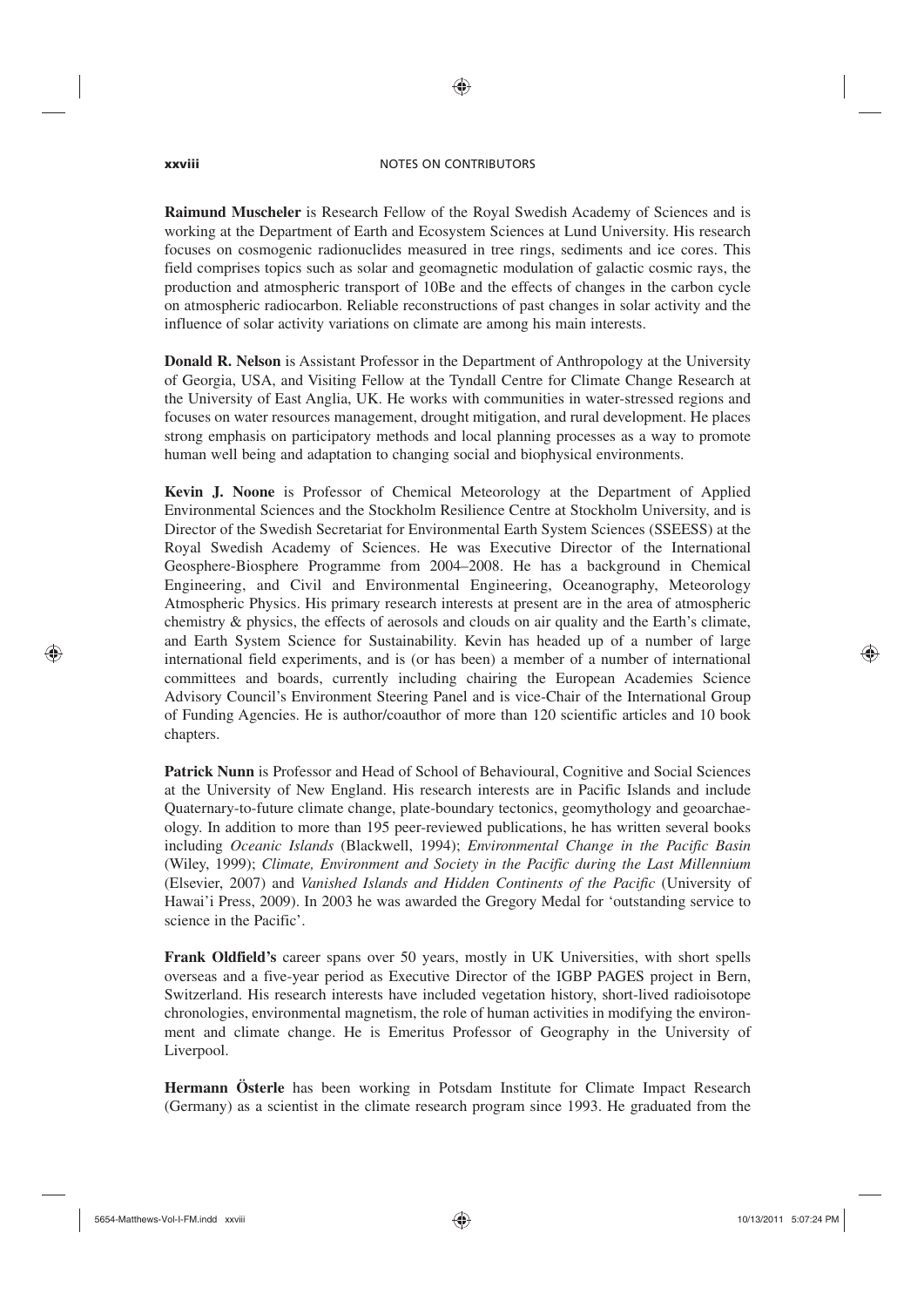### NOTES ON CONTRIBUTORS **xxix**

♠

College of Physics at the Tashkent State University in 1970 and received his PhD at Voeikov Main Geophysical Observatory (MGO) in St Petersburg for the research 'Atmospheric precipitation in Central Asia and its forecast'. The main focus of his current research is data processing, development of meteorological databanks, and statistical analyses of meteorological data.

**Deborah M. Pearsall** is Professor of Anthropology at the University of Missouri. She earned a BA in Anthropology at the University of Michigan, and an MA and PhD at the University of Illinois. She became interested in paleoethnobotany—the study of plant–people interrelationships through archaeology—while an undergraduate, studying with Richard Ford. Graduate work took her to Ecuador, where she participated in Donald Lathrap's excavations at Real Alto. Research interests include the origins of agriculture and phytolith analysis. She is author of *Paleoethnobotany: A Handbook of Procedures* and *Plants and People in Ancient Ecuador: The Ethnobotany of the Jama River Valley*.

**Thomas F. Pedersen** holds a BSc in Geology from the University of British Columbia (1974) and a PhD in Marine Geochemistry from the University of Edinburgh (1979). Following postdoctoral work at UBC, he joined the faculty of the Department of Oceanography and two decades later moved in 2002 to the University of Victoria to become Head of the School of Earth and Ocean Sciences. He subsequently served as Dean of Science for six years prior to assuming in 2009 the position of Director of the new Pacific Institute for Climate Solutions. Pedersen is internationally recognised for his research in the history of the oceans and the response of the sea to climate change through time, as well as for his work on the geochemical behaviour of submerged mine wastes in the sea and in lakes. He has co-edited two books on global change and published well over 100 scientific papers and book chapters. Among other honours, he was elected to Fellowship in the Royal Society of Canada in 2002 and Fellowship in the American Geophysical Union in 2006.

**Elisabetta Pierazzo** is a Senior Scientist at the Planetary Science Institute and Adjunct Professor at the Lunar and Planetary Laboratory, University of Arizona. She received a Laurea (equivalent to BS) in Physics from the University of Padua, Italy, in 1988 and a PhD in Planetary Sciences from the University of Arizona in 1997. She has been studying impact cratering and its effects for 15 years, establishing a strong connection with both the impact and climate modelling communities. Her principal research interests are impact cratering on planetary surfaces and the climatic effects of impacts. Her research includes studies of the end-Cretaceous impact that extinguished the dinosaurs, the formation of terrestrial impact structures, and the role of impacts in the origin of life. Dr. Pierazzo has published over 30 technical papers, and edited two conference proceedings. She is currently co-editing a graduate level textbook entitled *Impact Cratering: Processes and Products.*

**Neil Rose** is Professorial Research Associate in the Environmental Change Research Centre, University College London. His main research interests are in the palaeolimnological records of atmospherically deposited pollutants, particularly in remote areas. He has worked in Svalbard, Greenland, the Antarctic, the Tibetan Plateau and in mountain lakes in the USA, Africa and throughout Europe. More recently his research has also included the impact that these pollutants have on the toxicity of sediments to aquatic biota and the role of climate change in the remobilisation of previously deposited contaminants including their transfer from catchment soils to surface waters. He is appointed Associate Editor of *Journal of Paleolimnology* in 2008.

⊕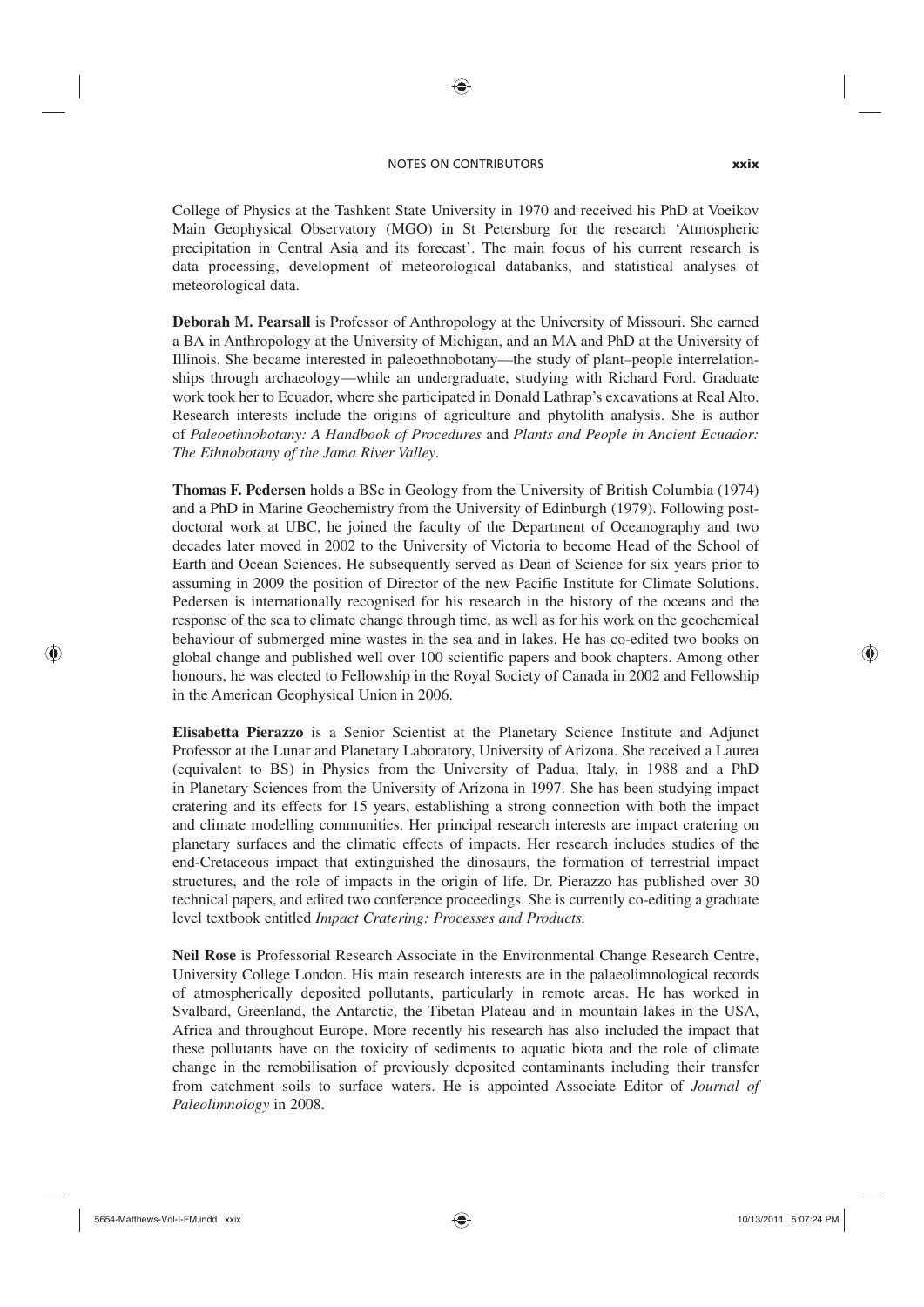### **xxx** NOTES ON CONTRIBUTORS

♠

**Alison J. Smith** combines her interests in aquatic biology and Quaternary paleoenvironments through the study of nonmarine Quaternary records of hydrologic and climatic change. She applies her expertise in ostracode paleoecology and biogeography to the reconstruction of past histories of aquatic environments throughout North America. She completed her BA in Anthropology at Wheaton College, Massachusetts, and holds the degrees of Master of Philosophy in Archaeology from Cambridge University, Master of Science in Geology from the University of Delaware, and a PhD in Geology from Brown University. She is currently a Professor in the Geology Department at Kent State University in Ohio, where she also holds adjunct faculty status in Biological Sciences. Professor Smith has published 36 technical papers and book chapters, is manager and co-author of the North American Ostracode Database (NANODe), an online database of modern ostracode biogeography and ecology, has served on the American Quaternary Society Council and is currently a member of the US National Committee for INQUA.

**Peter W. Stahl** is an archaeologist who works in the neotropics with interests in historical ecology, tropical forest ecology, zooarchaeology, vertebrate taphonomy, and Amazonian ethnography. He has participated in field projects throughout the Western Hemisphere and Africa. He received the PhD in Anthropology from the University of Illinois in 1984 and is currently Professor of Anthropology at Binghamton University, State University of New York, Binghamton, NY, USA.

**Anders Svensson** is Associate Professor at the Niels Bohr Institute, University of Copenhagen. He has a Master degree in atomic physics (1995) and a PhD in geophysics (1998) both from University of Copenhagen. His research is concerned with analysis and interpretation of Greenland ice core records focusing on the physical properties of ice, continuous highresolution records of impurities, and the establishment of stratigraphic ice core time scales. Anders has participated in the deep ice core drilling projects in Greenland NGRIP (1996–2004) and NEEM (2007–2010) where he has been involved in all aspects of logistic and scientific matters.

**Pavel E. Tarasov** is Assistant Professor at the Institute of Geological Sciences, Free University of Berlin. He graduated from the Moscow State University in 1985, and seven years later received his PhD for the palynological study of the postglacial vegetation and climate dynamics in northern and central Kazakhstan. He was awarded by the Alexander von Humboldt Foundation Fellowship in 2003 and by the three-year Heisenberg-Stipend of the German Research Foundation (DFG) in 2010. Objective reconstructions of Quaternary climate; vegetation and environments; data-model comparisons; and human–environmental interactions are among his main research interests.

**Mathias Vuille** is Assistant Professor in the Department of Atmospheric and Environmental Sciences at the University at Albany, State University of New York. His research focuses on past, present and future climate variability and change in the tropics, but also includes work on the impacts of climate change on glaciation and water resources in the tropical Andes. He has published about 50 peer-reviewed articles and is a contributing author to the IPCC. He received his PhD in 1995 from the University of Bern and worked as a Research Associate Professor at the University of Massachusetts before joining the University at Albany in 2008.

**Mayke Wagner** is Vice-Director of the Eurasia Department in the German Archaeological Institute, Director of the GAI Beijing Branch Office and Honorary Professor at the Chair

⊕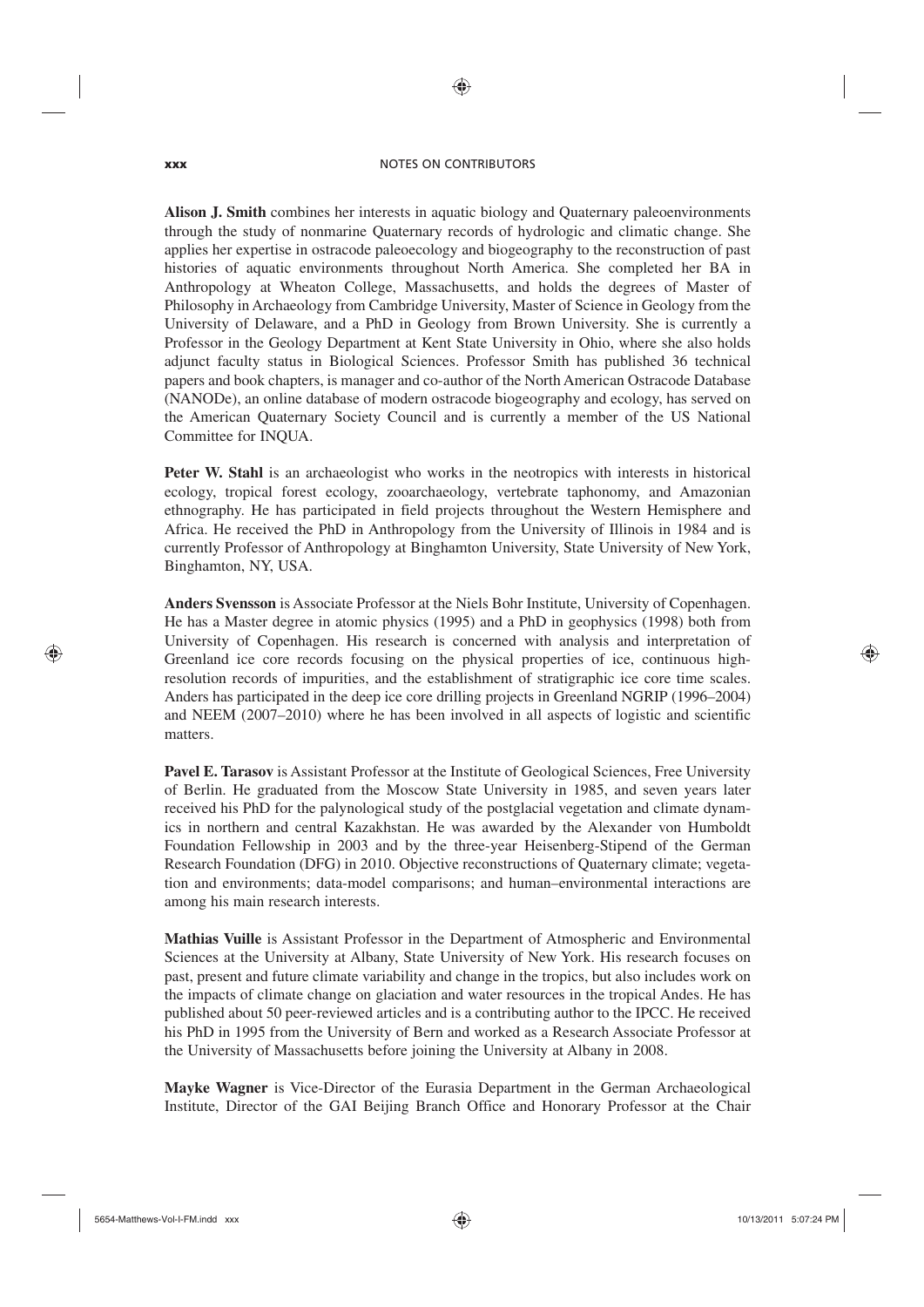### NOTES ON CONTRIBUTORS **xxxi**

♠

of East Asian Art History, Free University, Berlin. From 1982 to 1990 she studied Chinese language at the Humboldt University Berlin, oriental archaeology at the Martin Luther University, Halle-Wittenberg in Germany and Chinese archaeology at the Shandong University in China. Her current research projects are focused on the Neolithization processes and land-use strategies in Eurasia, including the spread of agriculture and metallurgy in China and Japan.

**Eugene R. Wahl** is physical scientist with the Paleoclimatology Branch of NOAA's National Climatic Data Center. His research focuses on last-2,000-year climate reconstructions for North America and at hemispheric and global scales, including: methods development, characterization and reduction of uncertainty, and experimental examinations of reconstruction quality. Dr Wahl received his PhD from the University of Minnesota, and was postdoctoral fellow and visiting scientist at the National Center for Atmospheric Research, USA. He was Assistant Professor of environmental studies at Alfred University, New York, and is currently Adjunct Graduate Professor of environmental ethics and economics at St. Mary-of-the-Woods College, Indiana, and visiting scientist at the Institute of Mathematics Applied to Geosciences at the National Center for Atmospheric Research.

**Mike Walker** is Emeritus Professor of Quaternary Science of the University of Wales, Lampeter, and Honorary Professor of the Institute of Geography and Earth Sciences, Aberystwyth University. His research interests are in late Quaternary climate change, its impact on landscape, and its manifestation in proxy records. He is past President of the Quaternary Research Association, former editor of *Journal of Quaternary Science*, and was co-founder of INTIMATE (Integration of Ice core, Marine and Terrestrial Records), a core program of the INQUA Palaeoclimate Commission. He has recently Chaired a Joint Working Group of INTIMATE and the Subcommission on Quaternary Stratigraphy to define the base of the Holocene.

**Jamie Williams** is currently reading for a PhD in Geography at Swansea University. His research interests are historic vegetation responses to climate and how this influences catchment hydrology. He also works for a commercial remote sensing company specialising in data capture and analysis.

**John (Jack) W. Williams** is Associate Professor in the Department of Geography at the University of Wisconsin–Madison. He is also affiliated with the Center for Climatic Research and Land Tenure Center at UWM and holds the Bryson Distinguished Professorship in the Climate, People and Environment Program. His research interests centre on vegetation responses and feedbacks to Quaternary climate. Current research interests include study of the factors leading to the formation of communities with no modern analogue, quantitative reconstructions of past vegetation, and the effects of the late-Pleistocene megaherbivore extinction on plant community composition and ecosystem function.

**Andrew J. Wiltshire** is a climate impacts scientist at the Meteorological Office Hadley Centre. He uses his extensive expertise in land surface modelling to better understand the impacts of climate change and climate variability on global water resources. In particular Andrew's research focuses on the impacts of the secondary drivers of climate change such as the direct CO2 effect on plant water use.

**Jamie Wood** is a postdoctoral researcher at Landcare Research, New Zealand. His research interests are Quaternary palaeoecology, particularly the integration of multiple techniques

⊕